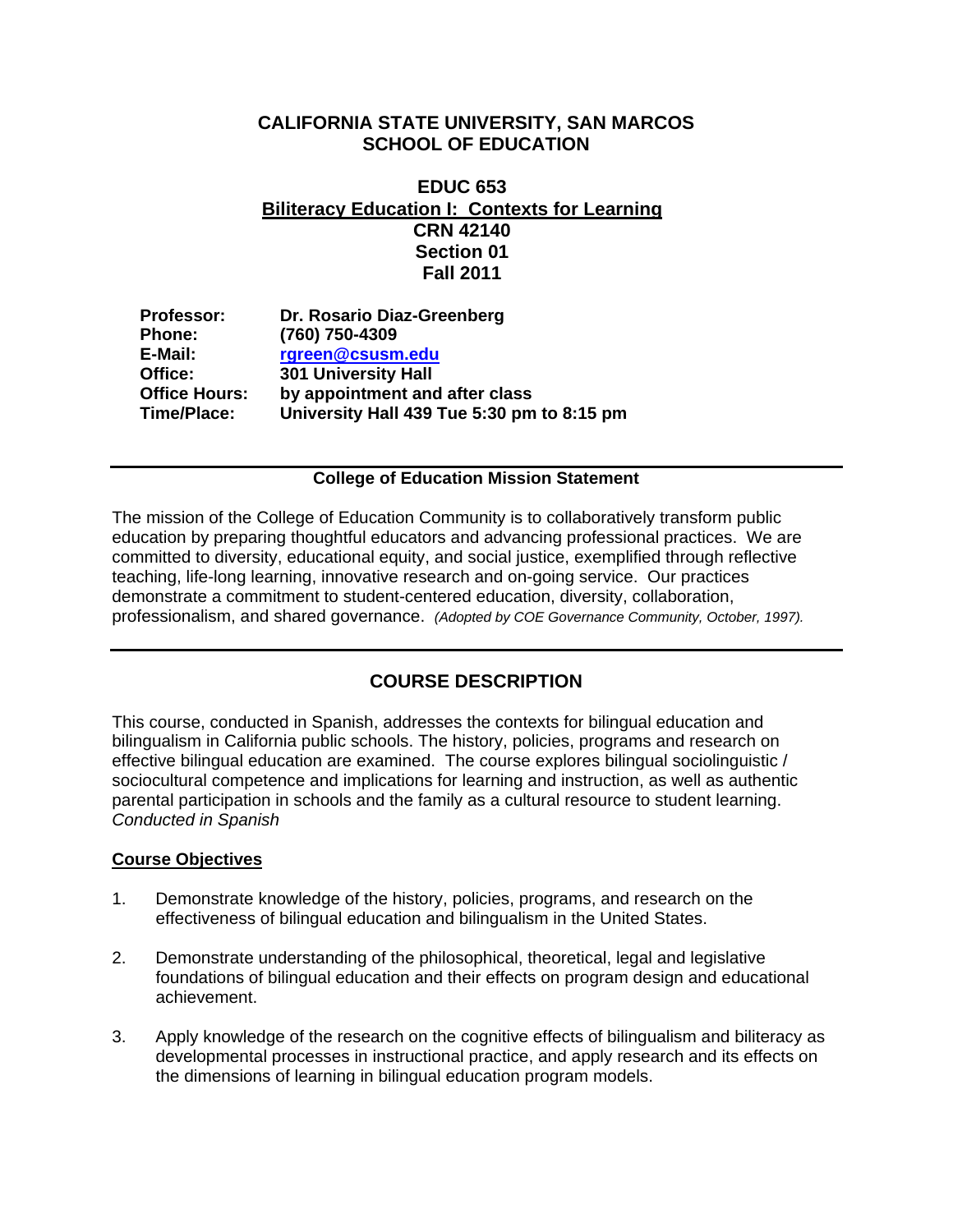- 4. Demonstrate knowledge of the transferability between primary and target language with the understanding that the level of transferability is affected by the level of compatibility and may vary among languages.
- 5. Demonstrate understanding of the interrelatedness among the four domains of language (listening, speaking, reading and writing) and to know forms and functions.
- 6. Demonstrate knowledge of bilingual instructional models, instructional strategies and materials to appropriately apply them to instructional and assessment practices.
- 7. Promote authentic parental participation that includes learning about school systems, assuming leadership roles and affecting policy, demonstrate an understanding of the family as a primary language and cultural resource and be cognizant that students' motivation, participation, and achievement are influenced by an intercultural classroom climate and school community.

# *This course is aligned to the following standards for the Bilingual Authorization Teacher Preparation Program:*

# **Standard 3: The Context for Bilingual Education and Bilingualism**

The professional bilingual teacher preparation program provides candidates with knowledge of the history, policies, programs, and research on the effectiveness of bilingual education and bilingualism in the United States. The program develops candidates who demonstrate understanding of the philosophical, theoretical, legal and legislative foundations of bilingual education and their effects on program design and educational achievement.

Candidates apply knowledge of the research on the cognitive effects of bilingualism and biliteracy as developmental processes in instructional practice. Candidates understand and apply research and its effects on the dimensions of learning in bilingual education program models. The program prepares candidates' knowledge of the transferability between primary and target language with the understanding that the level of transferability is affected by the level of compatibility and may vary among languages.

The program prepares candidates to actively promote authentic parental participation that includes learning about school systems, assuming leadership roles and affecting policy. The program promotes candidates' understanding of the family as a primary language and cultural resource. Candidates are cognizant that students' motivation, participation and achievement are influenced by an intercultural classroom climate and school community.

### **Standard 4: Bilingual Methodology (partially fulfilled in this course)**

The bilingual teacher preparation program prepares bilingual candidates to understand the interrelatedness among the four domains of language (listening, speaking, reading, and writing) and to know language forms and functions. The program also prepares candidates to plan, develop, implement and assess standards-aligned content instruction in the primary and target language. Candidates are prepared to employ a variety of instructional and assessment strategies, appropriate to student language proficiency levels, that foster higher-order thinking skills. The program ensures that bilingual candidates have knowledge of bilingual instructional models, instructional strategies and materials to appropriately apply them to their instructional and assessment practices. In addition, programs develop bilingual candidates' understanding of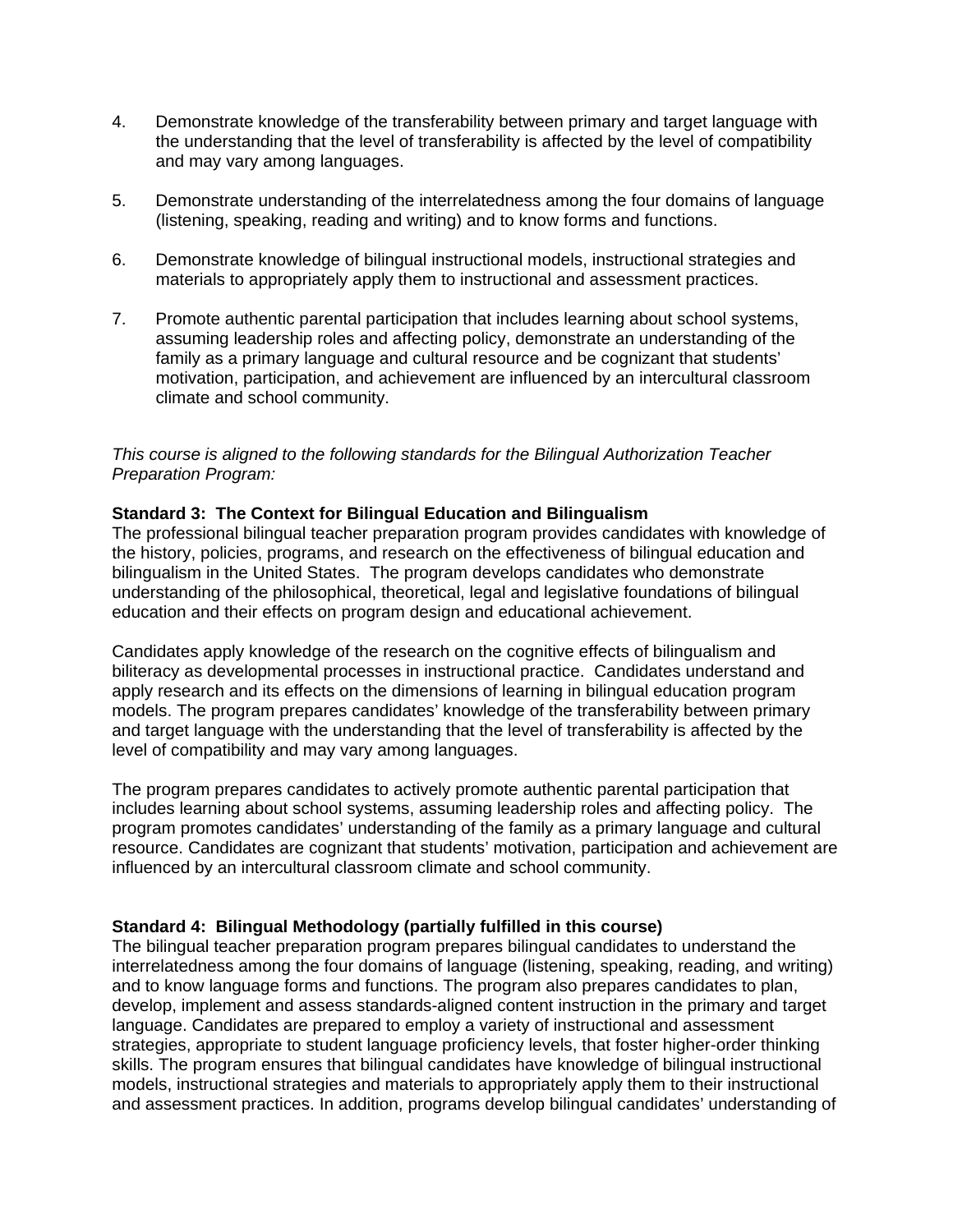knowledge of intercultural communication and interaction that is linguistically and culturally responsive. The bilingual teacher preparation program further prepares candidates to evaluate, select, use and adapt state-board adopted and state-board approved materials, as well as other supplemental instructional materials. The program provides opportunities for teacher candidates to demonstrate the ability to use a variety of criteria for selection of instructional materials, to assess the suitability and appropriateness for local context and to augment resources when they are not suitable or available.

# **GENERAL CONSIDERATIONS Outcomes and Standards**

The context for, and scope of this course is aligned with standards for the Bilingual Authorization Teacher Preparation Program, as articulated by the California Commission on Teacher Credentialing (CTC), and as approved by the faculty of the School of Education in development of the program approval documents. Further consideration has been given to the alignment of standards for multicultural education as articulated by the National Council for Accreditation of Teacher Education (NCATE), the Interstate New Teacher Assessment and Support Consortium (INTASC), and the National Board for Professional Teaching Standards (NBPTS).

## **Students with Disabilities Requiring Reasonable Accommodation**s

Students with disabilities who require reasonable accommodations must be approved for services by providing appropriate and recent documentation to the Office of Disable Student Services (DSS). This office is located in Craven Hall 4300, and can be contacted by phone at (760) 750-4905, or TTY (760) 750-4909. Students authorized by DSS to receive reasonable accommodations should meet with their instructor during office hours or, in order to ensure confidentiality, in a more private setting.

### **Required Texts**

Diaz-Rico, L. & Weed, K. (2010). The Cross-Cultural, Language, and Academic Development Handbook: A Complete K-12 Reference Guide (4th Edition). Boston, MA: Pearson, Inc.

Freeman, Y. & Freeman, D. (2009). La enseñanza de la lectura y la escritura en español y en inglés en clases bilingües y de doble inmersión, Segunda edición revisada. Portsmouth, NH: Heinenann Publishing.

Course Reader - Required readings on bilingual education, bilingualism and methodology. Reader will be available as per class announcement.

# **Authorization to Teach English Learners**

This credential program has been specifically designed to prepare teachers for the diversity of languages often encountered in California public school classrooms. The authorization to teach English learners is met through the infusion of content and experiences within the credential program, as well as additional coursework. Students successfully completing this program receive a credential with authorization to teach English learners. *(Approved by CCTC in SB 2042 Program Standards, August 02)*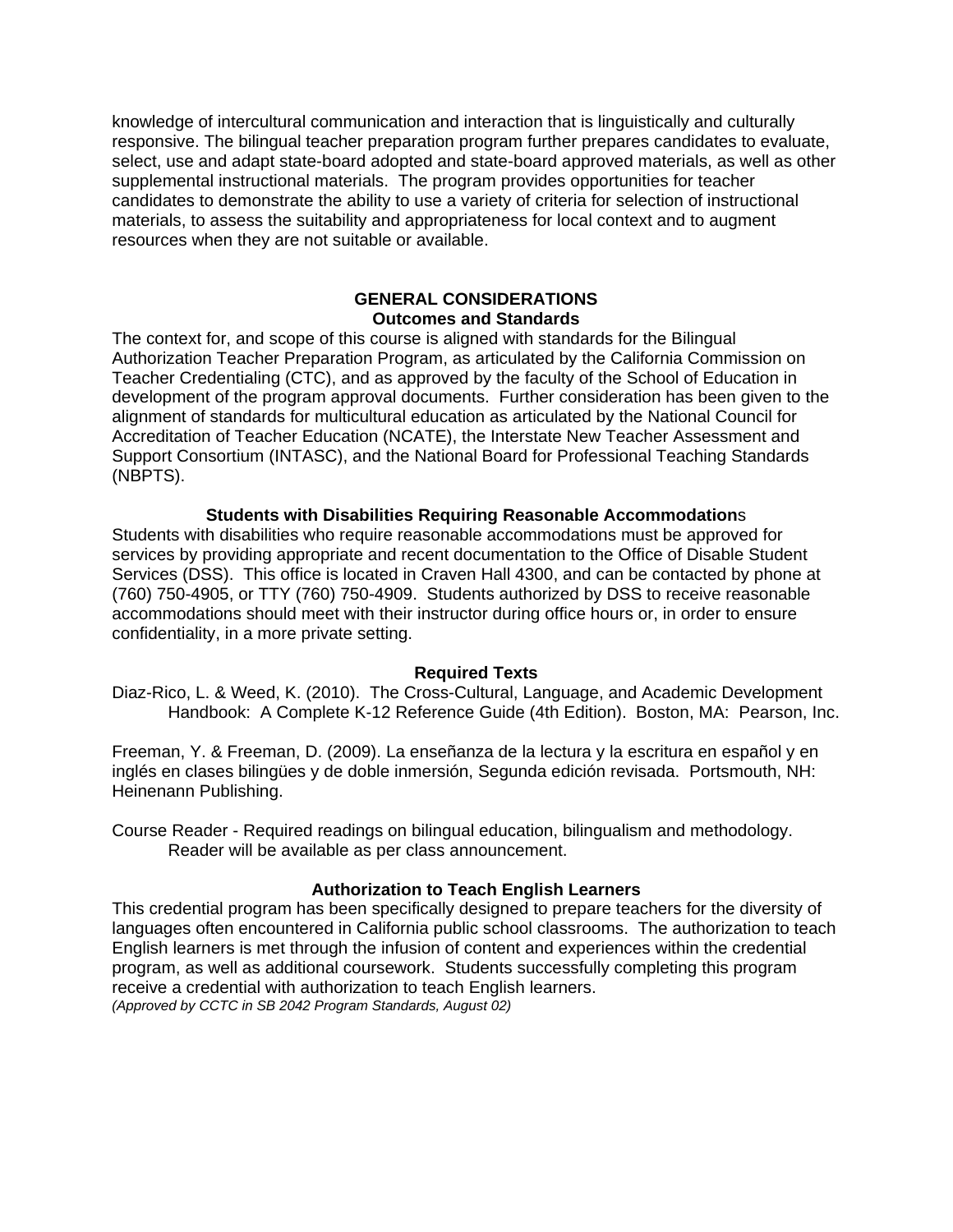# **Teacher Performance Expectation (TPE) Competencies**

The course objectives, assignments, and assessments have been aligned with the CTC standards for the Bilingual Authorization.Credential. This course is designed to help teachers seeking a California teaching credential to develop the skills, knowledge, and attitudes necessary to assist schools and district in implementing effective programs for all students. The successful candidate will be able to merge theory and practice in order to realize a comprehensive and extensive educational program for all students. You will be required to formally address the following TPEs in this course:

# **California Teacher Performance Assessment (CalTPA)**

Beginning July 1, 2008 all California credential candidates must successfully complete a stateapproved system of teacher performance assessment (TPA), to be embedded in the credential program of preparation. At CSUSM this assessment system is called the CalTPA or the TPA for short.

To assist your successful completion of the TPA, a series of informational seminars are offered over the course of the program. TPA related questions and logistical concerns are to be addressed during the seminars. Your attendance to TPA seminars will greatly contribute to your success on the assessment.

Additionally, SoE classes use common pedagogical language, lesson plans (lesson designs), and unit plans (unit designs) in order to support and ensure your success on the TPA and more importantly in your credential program.

The CalTPA Candidate Handbook, TPA seminar schedule, and other TPA support materials can be found on the SoE website: http://www.csusm.edu/education/CalTPA/ProgramMaterialsTPA.html

# **School of Education Attendance Policy**

 instructor as soon as possible. *(Adopted by the COE Governance Community, December, 1997).* Due to the dynamic and interactive nature of courses in the School of Education, all students are expected to attend all classes and participate actively. At a minimum, students must attend more than 80% of class time, or s/he may not receive a passing grade for the course at the discretion of the instructor. Individual instructors may adopt more stringent attendance requirements. Should the student have extenuating circumstances, s/he should contact the

# **Students with Disabilities Requiring Reasonable Accommodations**

Students with disabilities who require reasonable accommodations must be approved for services by providing appropriate and recent documentation to the Office of Disable Student Services (DSS). This office is located in Craven Hall 4300, and can be contacted by phone at (760) 750-4905, or TTY (760) 750-4909. Students authorized by DSS to receive reasonable accommodations should meet with their instructor during office hours or, in order to ensure confidentiality, in a more private setting.

# **Grading Standards**

- A 90-100% Outstanding work on assignment, excellent syntheses of information and experiences, great insight and application, and excellent writing.
- B 80-89% Completion of assignment in good form with good syntheses and application of information and experiences; writing is good.
- 70-79% Completion of assignment, adequate effort, adequate synthesis of information and application of information and experiences, writing is adequate. C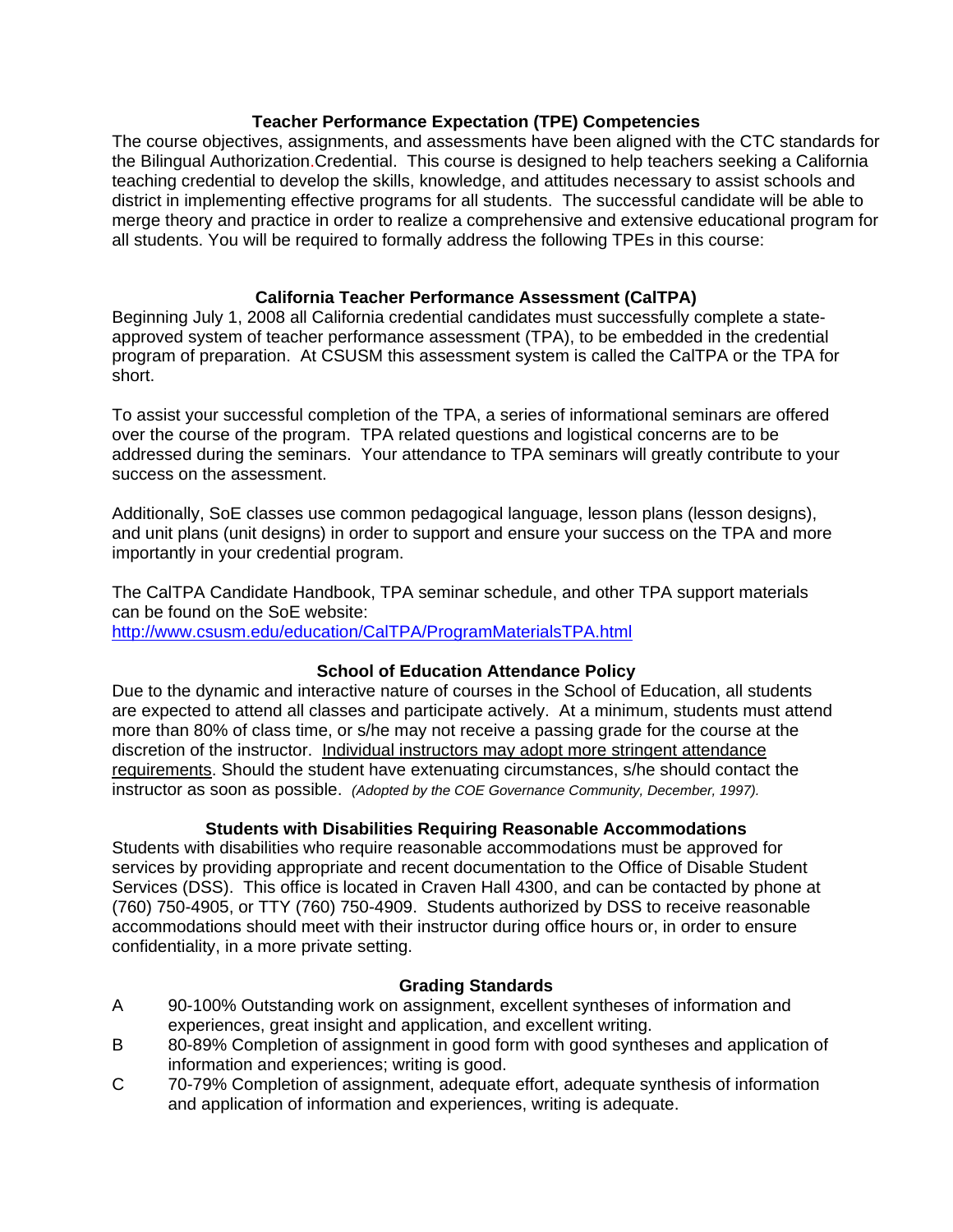# **Grading Policy**

An **A** student is one who:

- completes all assignments on time and demonstrates the ability to summarize, analyze, and/or reflect at high levels.
- varies sources of information for assignments, demonstrating high degree of effort in pursuing varied perspectives around important educational issues.
- completes all the reading assignments and develops thoughtful and thorough responses.
- produces work that reveals a strong commitment to self-discovery and learning.
- produces work at a high professional level in terms of both writing and content.
- develops a high quality presentation, demonstrating significant learning around a contemporary issue.
- presents confidently and intelligently, demonstrating effective teaching skills.
- completes assignments in/out of class with a focus on learning and exploration, pushing him/herself to better understand the profession through quality work.
- attends almost every class meeting and is fully engaged during class.
- pushes him/herself to new understandings by participating in discussions, sharing his/her opinions, and valuing others' perspectives both in class, online, and in study groups.
- contributes to the positive environment of the class by respecting all members.
- A **B** student is one who:
- completes all or almost all assignments, all or most on time, and demonstrates the ability to summarize, analyze, and/or reflect at fairly high levels, showing consistent improvement over time.
- varies sources of information for assignments, demonstrating high degree of effort in pursuing varied perspectives around important educational issues.
- thorough responses. completes all or most of the reading assignments and develops thoughtful and fairly
- produces work that reveals a commitment to self-discovery and learning.
- produces work that is close to professional level in terms of both content and writing, working to develop a strong command of writing, speaking, planning and presenting.
- develops presentations, demonstrating significant learning
- presents confidently and intelligently, demonstrating effective teaching skills.
- completes assignments in/out of class with a focus on learning and exploration, pushing him/herself to better understand the profession through quality work.
- attends almost every class meeting and is regularly engaged during class.
- pushes him/herself to new understandings by participating in discussions, sharing his/her opinions, and valuing others' perspectives.
- contributes to the positive environment of the class by respecting all members.

# **CSUSM Academic Honesty Policy**

"Students will be expected to adhere to standards of academic honesty and integrity, as outlined in the Student Academic Honesty Policy. All written work and oral presentation assignments must be original work. All ideas/materials that are borrowed from other sources must have appropriate references to the original sources. Any quoted material should give credit to the source and be punctuated with quotation marks.

Students are responsible for honest completion of their work including examinations. There will be no tolerance for infractions. If you believe there has been an infraction by someone in the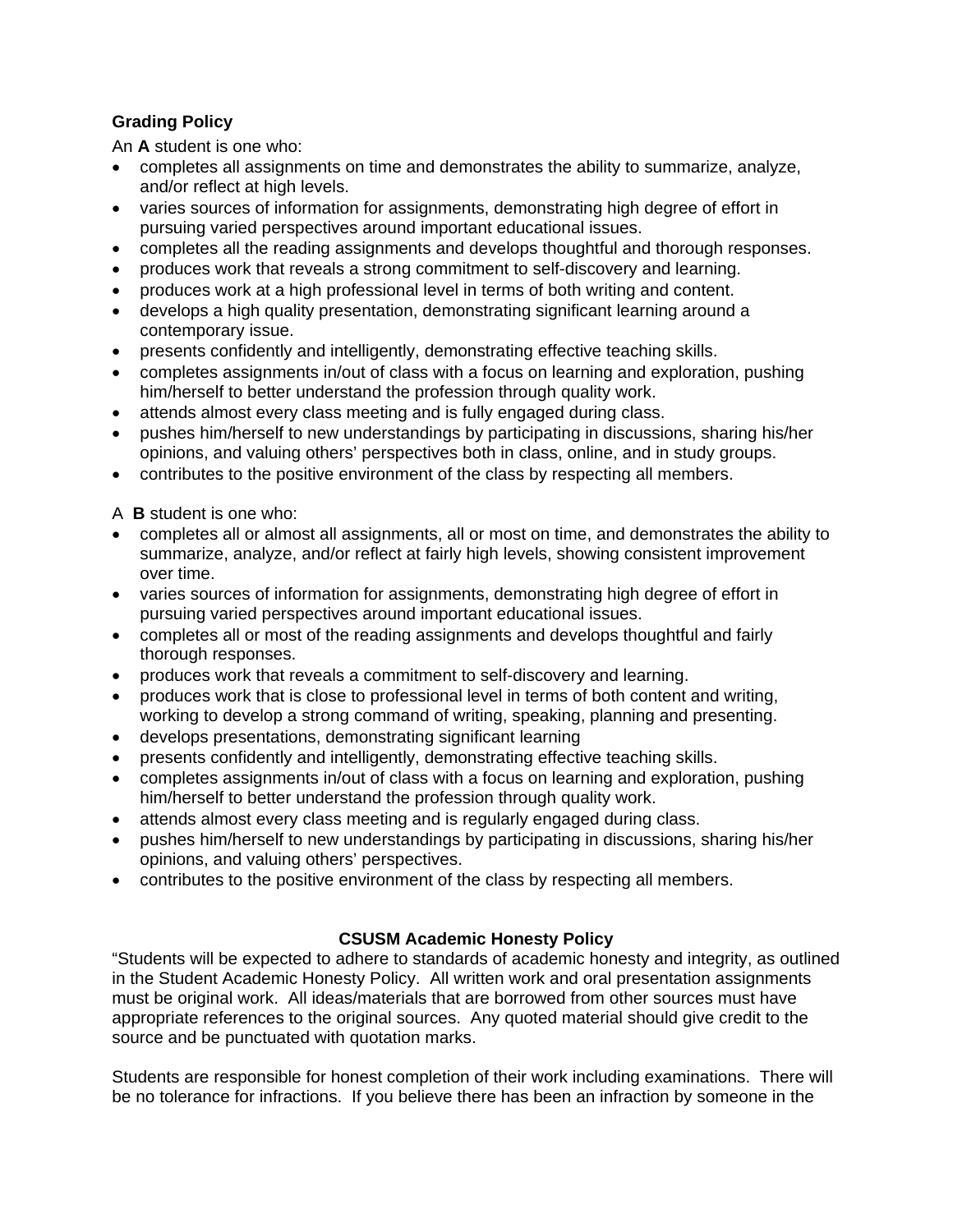class, please bring it to the instructor's attention. The instructor reserves the right to discipline any student for academic dishonesty in accordance with the general rules and regulations of the university. Disciplinary action may include the lowering of grades and/or the assignment of a failing grade for an exam, assignment, or the class as a whole."

Incidents of Academic Dishonesty will be reported to the Dean of Students. Sanctions at the University level may include suspension or expulsion from the University.

# **Plagiarism:**

As an educator, it is expected that each student will do his/her own work, and contribute equally to group projects and processes. Plagiarism or cheating is unacceptable under any circumstances. If you are in doubt about whether your work is paraphrased or plagiarized see the Plagiarism Prevention for Students website http://library.csusm.edu/plagiarism/index.html. If there are questions about academic honesty, please consult the University catalog.

# **Use of Technology:**

Students are expected to demonstrate competency in the use of various forms of technology (i.e. word processing, electronic mail, Moodle, use of the Internet, and/or multimedia presentations). Specific requirements for course assignments with regard to technology are at the discretion of the instructor. Keep a digital copy of all assignments for use in your teaching portfolio. All assignments will be submitted online, and some will be submitted in hard copy as well. Details will be given in class.

## **Electronic Communication Protocol:**

Electronic correspondence is a part of your professional interactions. If you need to contact the instructor, e-mail is often the easiest way to do so. It is my intention to respond to all received e-mails in a timely manner. Please be reminded that e-mail and on-line discussions are a very specific form of communication, with their own nuances and etiquette. For instance, electronic messages sent in all upper case (or lower case) letters, major typos, or slang, often communicate more than the sender originally intended. With that said, please be mindful of all e-mail and on-line discussion messages you send to your colleagues, to faculty members in the School of Education, or to persons within the greater educational community. All electronic messages should be crafted with professionalism and care. Things to consider:

- Would I say in person what this electronic message specifically says?
- How could this message be misconstrued?
- Does this message represent my highest self?
- Am I sending this electronic message to avoid a face-to-face conversation?

In addition, if there is ever a concern with an electronic message sent to you, please talk with the author in person in order to correct any confusion.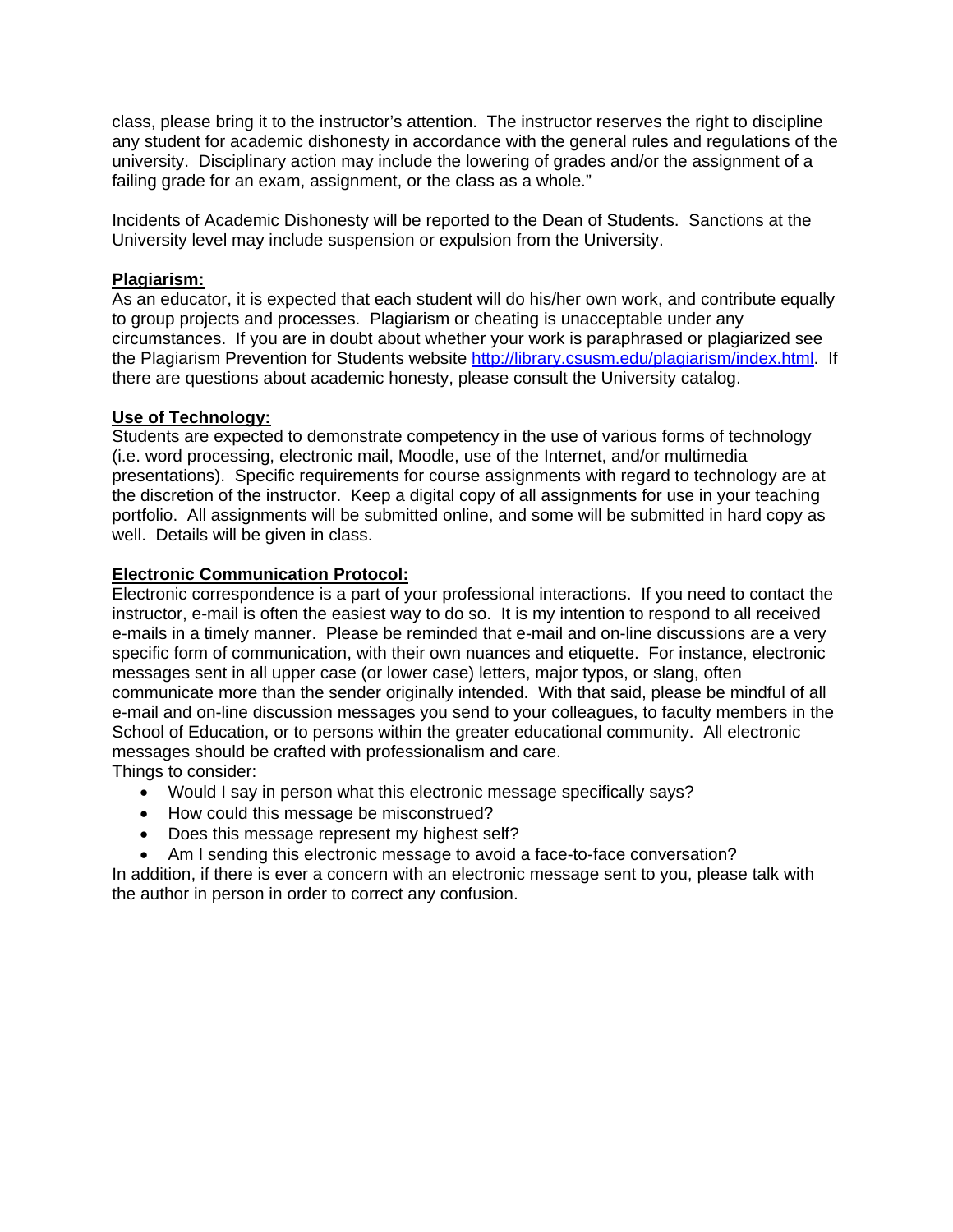# **DESCRIPTION OF ASSIGNMENTS**

## *Class Session Activities will be posted on the EDUC 653 course website (Cougar Courses) on a weekly basis.*

# **1. Attendance, Disposition, and Class Participation 10 points**

It is expected that all students will attend all class sessions and will actively participate in class discussions, activities, group discussions and all cooperative learning sharing activities, whether they are done face to face or on line. Please be cognizant of the fact that this is a HYBRID course and online assignments are to be submitted accordingly. Check the COE Attendance Policy and keep track of your attendance and assignments on a separate sheet which should be submitted as part of your final learning portfolio which will be due on the last day of class.

## **2. Reading Responses 20 points**

Required readings will be discussed at the beginning of the class session on which they are due. Discussions will include summaries, descriptions or reactions to topics from the readings that demonstrate understanding of key concepts.

Reading Reflections **must** include:

- key concepts, including comments / analysis from the required readings. A written summary and/or analysis of the assigned topic that reflects understanding of the
- A reflection of the topic including connections that can be made between the topics and teaching English language learners, **with specific examples from teaching experiences, school observations, or other personal experiences in bilingual settings.**

Reading Responses will be graded according to the comprehensiveness of the response, analysis of the response that demonstrates understanding of the issues, insightful connections of the readings to the candidate's experiences with English learners.

|                                  | <b>No Credit</b>                                                                                                 | <b>Partial Credit</b>                                                                                                                                                                                             | <b>Full Credit</b>                                                                                                                                            |
|----------------------------------|------------------------------------------------------------------------------------------------------------------|-------------------------------------------------------------------------------------------------------------------------------------------------------------------------------------------------------------------|---------------------------------------------------------------------------------------------------------------------------------------------------------------|
| <b>Comprehensiveness</b>         | Response did not<br>reference the<br>required readings                                                           | Response referenced<br>some of the required<br>readings                                                                                                                                                           | Response referenced all<br>required readings                                                                                                                  |
| <b>Analysis</b>                  | Response did not<br>include an analysis<br>of the readings                                                       | Response included a<br>partial analysis - of only<br>one aspect and/or partial<br>article / chapter of the<br>assigned readings                                                                                   | Response included an<br>analysis of each aspect<br>and/or each<br>article/chapter of the<br>assigned readings                                                 |
| Insightful<br><b>Connections</b> | No connections<br>were made between<br>the topic(s) and the<br>student's<br>experiences with<br>English learners | A connection was made<br>between the topic(s) and<br>the student's experiences<br>with English learners that<br>did not demonstrate<br>understanding of the<br>application of the reading<br>topic(s) to practice | Connections were made<br>between the topic(s)<br>and the student's<br>experiences with<br><b>English learners</b><br>demonstrating<br>application to practice |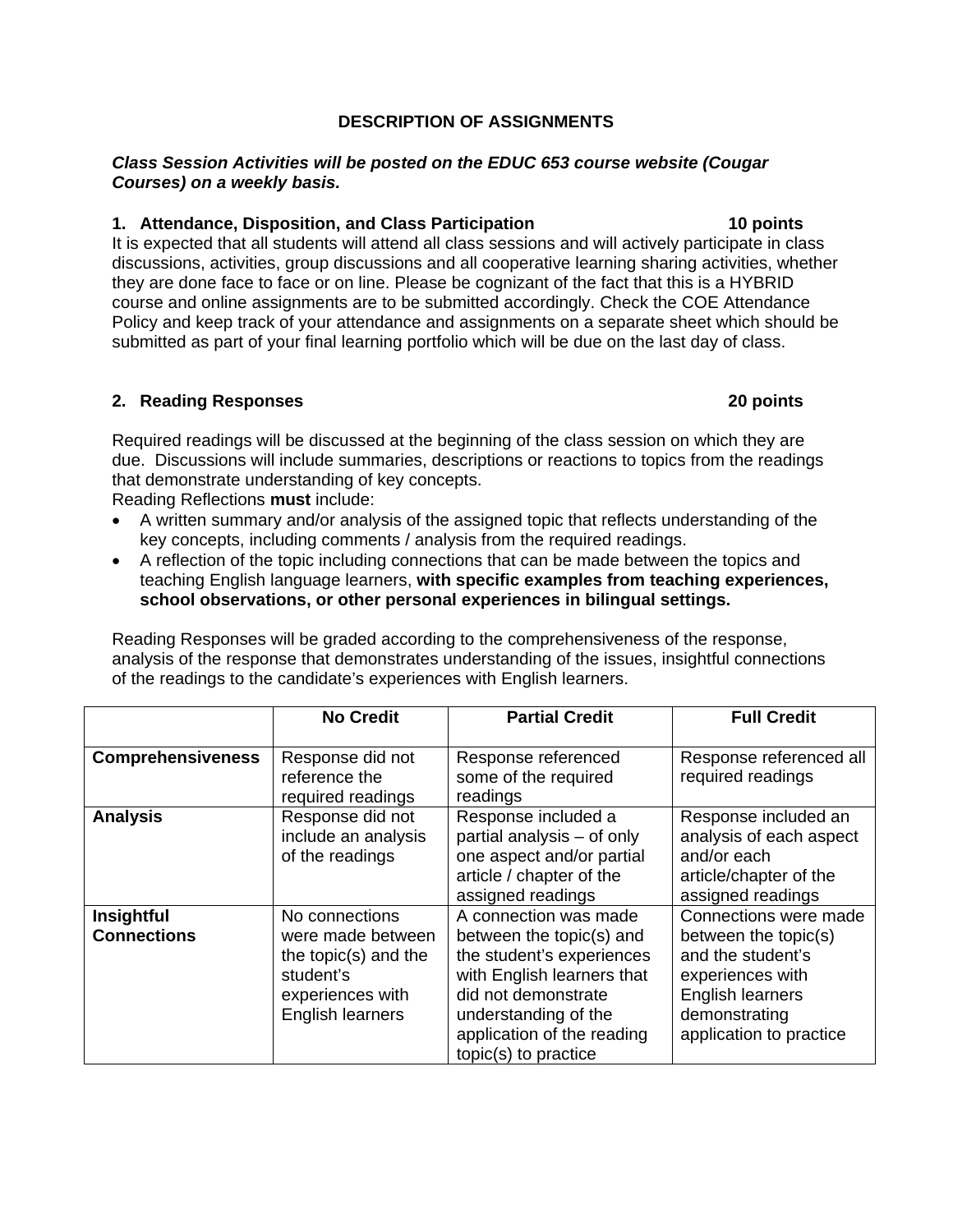# **3. Bilingual / Multilingual Research Review 10 points**

 last 5 years on Bilingual or Multilingual Education. This assignment is to be completed in pairs or triads. For this assignment you are each to go to the CSUSM Library website, find and select two peer-reviewed journal articles published in the

- You will **read two** articles of those selected and provide a **summary / analysis of each article including an application of the research to a bilingual teaching setting.**
- Refer to the APA website for correct electronic reference listing at http://www.apastyle.org/elecsource.html.
- As a group you will be expected to present a 5 minute quick-talk on one of your articles during the course of the semester.
- 5 points are allotted for the written review and 5 points are for your presentation.
- verbal feedback. I will provide immediate feedback as well. Following each presentation, your peers will assess your presentation quality and provide
- Rubric **No Credit (0 /10 points) Partial Credit (6 /10 points) Full Credit (10 /10 points) Summary** | Review did not include a summary of the research article APA formatting was not used Review included a partial summary of the research – reader could not fully understand the research APA formatting was partially used Review included a full summary of the research – the reader can fully understand the research APA format used through the review Analysis **Review did not** include an analysis of the research article Review included a partial analysis of the research – the student provided a surface analysis of the significance of the research that did not show his/her full understanding of the research Review included a full analysis of the research – the student provided an in-depth analysis of the significance of the research **Application of the Research to a Bilingual Teaching Setting**  Review did not include an application of the research to a bilingual teaching setting Review included a partial application of the research to a bilingual teaching setting – one partially developed example Review included a comprehensive application of the research to a bilingual teaching setting several well-developed examples
- **You will present your articles during session 4**.

# **4. Parent / Guardian Interview Assignment 15 points**

For this assignment you will interview a parent or guardian of an English learner who comes from a different country/culture and has had to navigate the school system in the USA for his/her children. The questions can be modified to suit your needs. Please make sure to write each statement clearly since you will be transcribing the words and citing the parent. If you decide to interview one of your relatives you can add questions to fit your needs.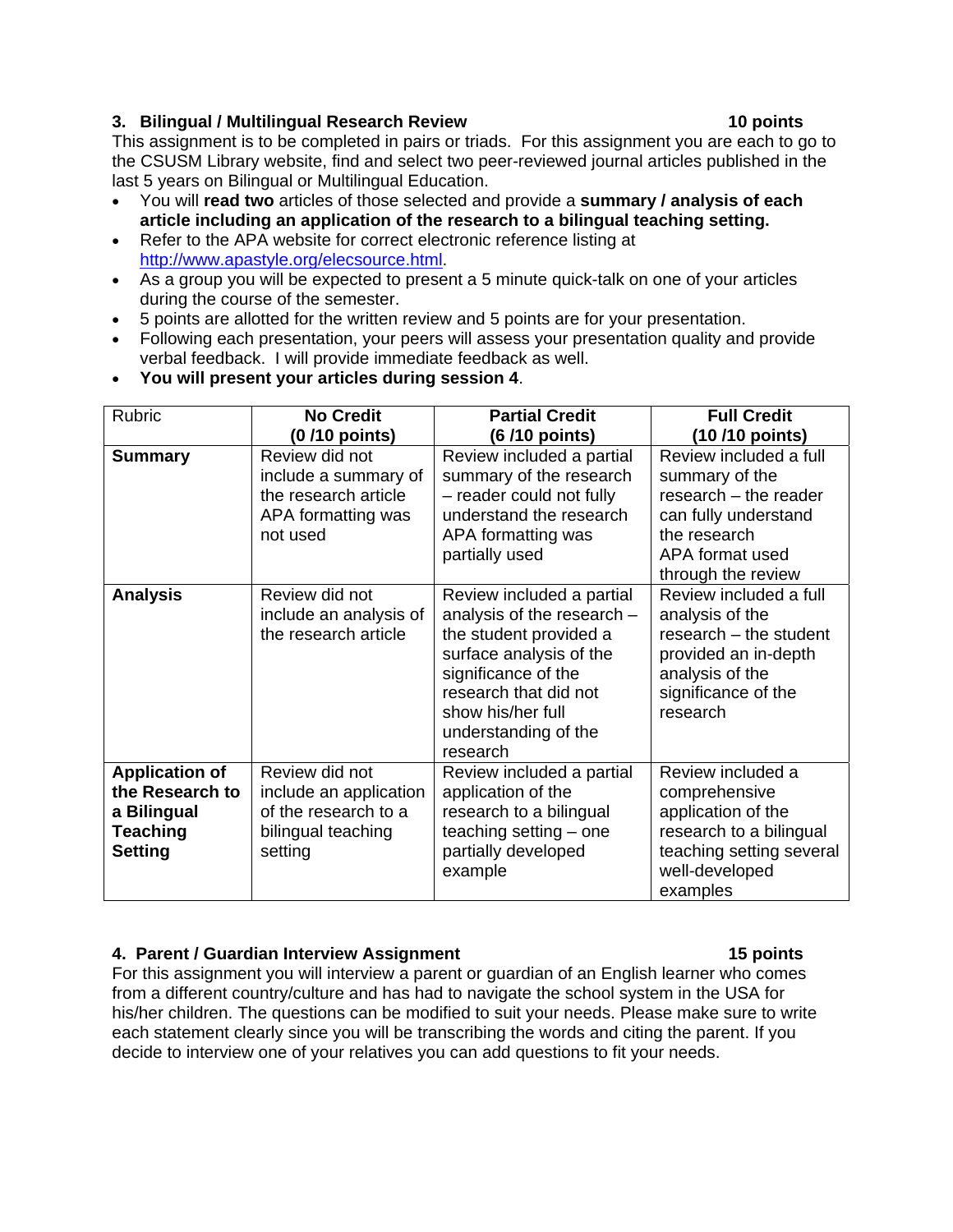Questions to guide the dialogue:

- 1. What is your name? You will not use the person's name. Use a pseudonym!
- 2. Where are you from?
- 3. How old were you when you first came to the USA?
- 4. What difficulties did you face when you first came?
- 5. What did you miss the most from your place of origin?
- 6. What did you like the most from this country?
- 7. How many years of schooling were you able to complete in your country?
- 8. What made you come to the United States?
- 9. Have you found any differences between the school system in your country and the school system here?
- 10. Which differences did you find?
- 11. How were the teachers in your country?
- 12. How are the teachers here?
- 13. What do you like the most about your child's school?
- 14. If you could change something in your life what would it be?<br>15. What advice do you have for your children now?
- 

Once you have completed the interview go over your notes. Analyze your experience in conducting the interview and then summarize it. Make sure you quote the parent's words and do not just try to interpret them. When writing your essay make sure to provide an introduction stating when/where/how the interview took place. Introduce the person to the reader and write a narrative essay quoting the person's words. Your essay should flow from section to section and should not be just a list of question/answers. If you have any questions please e-mail me.

### **Rubric for Parent Interview:**

- **4 Excellent**
- **3 Satisfactory**
- **2 Meets basic elements**
- **1 Does not meet basic elements**

### **Content**

Student can accurately answer several questions about the person who was interviewed and can tell how this interview relates to the material being studied in class.

Student can accurately answer a few questions about the person who was interviewed and can tell how this interview relates to the material being studied in class.

Student can accurately answer a few questions about the person who was interviewed.

Student cannot accurately answer questions about the person who was interviewed.

### **Style**

The student listened carefully to the person being interviewed and asked several relevant follow-up questions based on what the person said.

The student listened carefully to the person being interviewed and asked a couple of relevant follow-up questions based on what the person said.

The student asked a couple of follow-up questions based on what s/he thought the person said. The student did not ask any follow-up questions based on what the person said.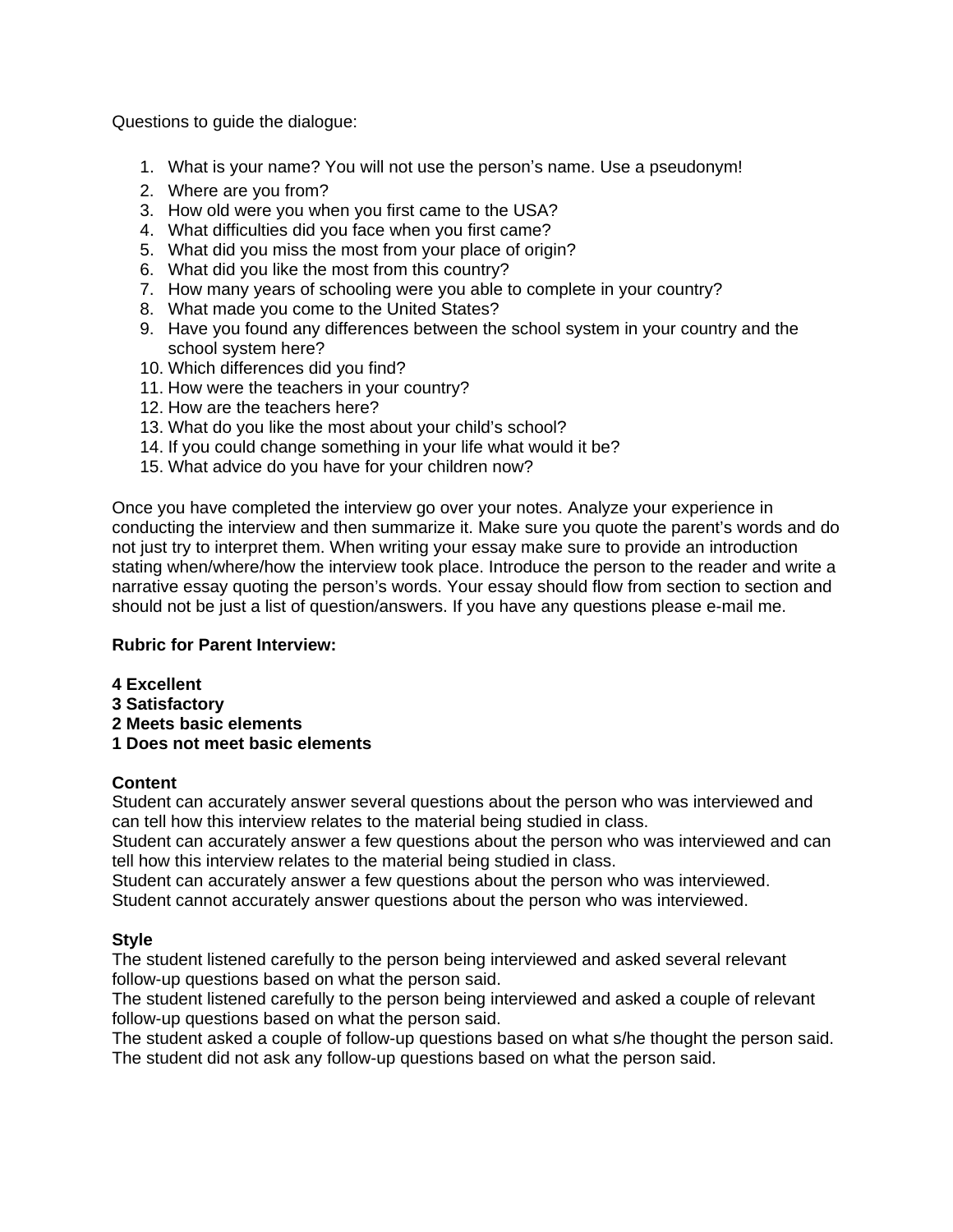# **Attractiveness**

The report is well organized and contains accurate quotations and facts taken from the interview.

The report is well organized and contains accurate facts taken from the interview.

The report contains accurate quotations and facts taken from the interview.

The report is lacking facts and quotations from the interview OR the quotes and facts are not accurately reported

# **5. Language stories: Examining your own first and second language learning 15 points**

"In order to learn to teach in a society that is increasingly culturally and linguistically diverse, prospective teachers . . . need opportunities to examine much of what is usually unexamined in the tightly braided relationships of language, culture, and power in schools and schooling. This kind of examination inevitably begins with our own histories as human beings and as educators--our own cultural, racial, and linguistic backgrounds and our own experiences as raced, classed, and gendered children, parents, and teachers in the world. It also includes a close look at the tacit assumptions we make about the motivations and behaviors of other children, other parents, and other teachers and about the pedagogies we deem most appropriate for learners who are like us and who are not like us" Cochran-Smith (1993). *Color blindness and basket making are not the answers: Confronting the dilemmas of race, culture, and language diversity in teacher education.* 

For this assignment you will write a narrative essay about your own language learning, describing the experiences that have shaped both your own language acquisition and the attitudes and beliefs you have about language learning and usage. Reflect on your own experiences in terms of your own specific language learning, that which is determined by your own circumstances. It is the intention of this assignment for you to explore within yourself your "linguistic identity" as a learner, teacher and as a bilingual/bicultural individual.

- Include specific examples of events or situations that you feel shaped your views. Be sure to situate your examples in the context of assumptions about schooling and education, etc.
- You **must** reference readings from the class and/or your research review in your narrative, and can also include class discussions.
- Information will presented in class and each student will have a maximum of five minutes to do this presentation. Please time your presentation ahead of time so you do not exceed the time allowed in consideration to the students that are waiting to present that night. **This assignment is due on Session 8**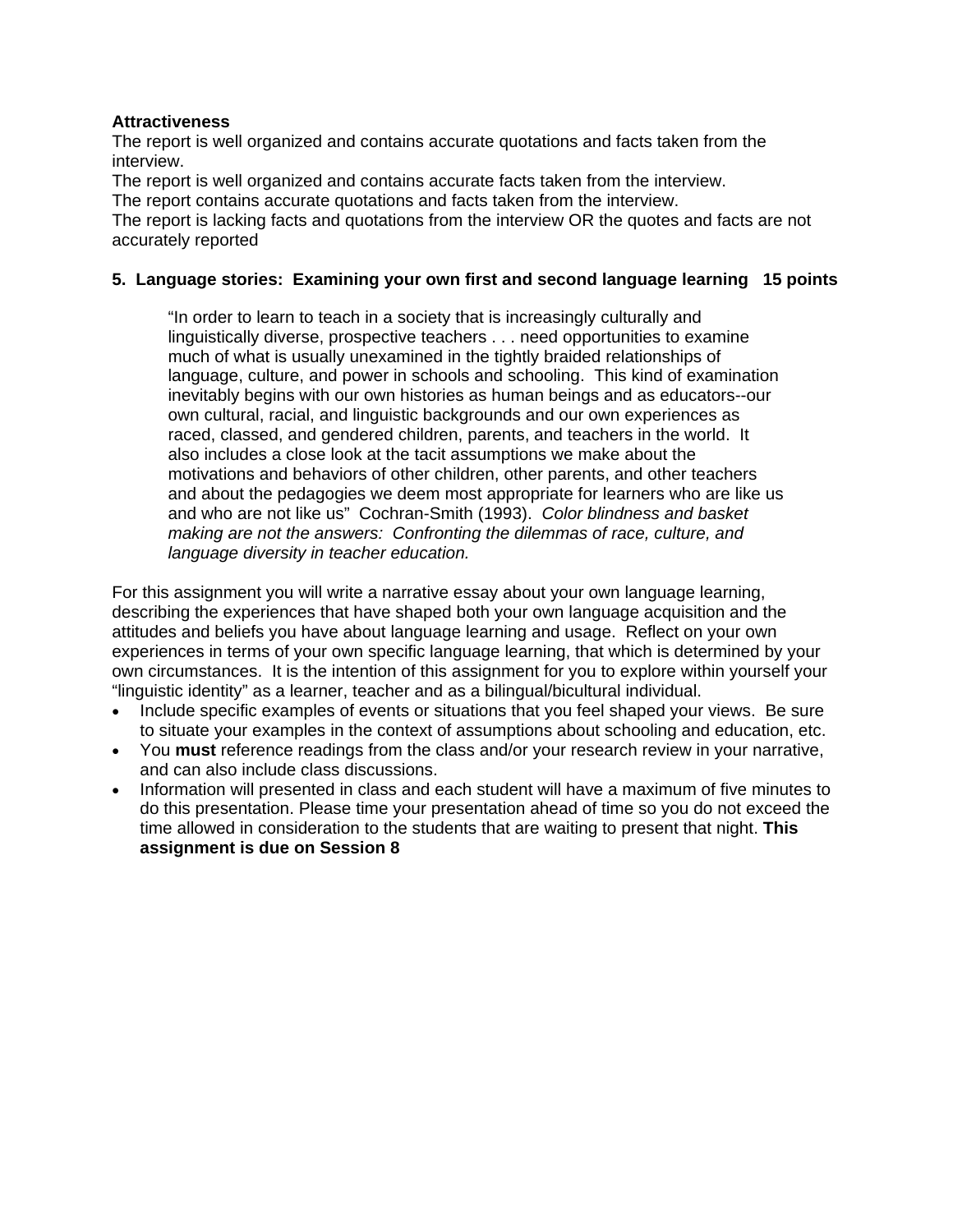# **(Language Story) Autobiography Rubric**

|                                                                     | Excellent<br>$9 - 10$                                                                                             | Good<br>8                                                                           | Fair<br>$\overline{7}$                                                         | Needs Work<br>6 or below                                                                           |
|---------------------------------------------------------------------|-------------------------------------------------------------------------------------------------------------------|-------------------------------------------------------------------------------------|--------------------------------------------------------------------------------|----------------------------------------------------------------------------------------------------|
| Autobiography is<br>complete and is<br>a minimum of 5<br>paragraphs | Autobiography is<br>at least 5<br>paragraphs                                                                      | Autobiography is<br>4 paragraphs                                                    | Autobiography is<br>3 paragraph                                                | Autobiography is<br>2 or less<br>paragraphs                                                        |
| Autobiography<br>contains the<br>required<br>elements               | Autobiography<br>covers the years<br>from birth until<br>present and has<br>at least 5 items<br>of personal data. | Autobiography<br>covers the<br>majority of the<br>elements but not<br>all of them   | Autobiography<br>covers 70% of<br>the elements                                 | Autobiography<br>covers less than<br>70% of the<br>elements                                        |
| Autobiography is<br>organized and<br>flows effectively              | Autobiography is<br>organized and<br>flows effectively                                                            | Autobiography is<br>organized<br>somewhat, but<br>could flow better                 | Autobiography<br>tries to be<br>organized and<br>flow but does not<br>succeed  | Autobiography<br>doesn't attempt<br>to be organized<br>or flow                                     |
| Autobiography is<br>neat with no<br>spelling or<br>grammar errors   | Autobiography is<br>neat and spelling<br>and grammar are<br>correct                                               | Autobiography is<br>neat, but there<br>are 3-5 errors in<br>spelling and<br>grammar | Autobiography is<br>not neat and 5-<br>10 errors in<br>spelling and<br>grammar | Autobiography is<br>not neat and<br>there are more<br>than 10 errors in<br>spelling and<br>grammar |
| Autobiography is<br>original and<br>creatively<br>compiled          | Autobiography is<br>original creatively<br>compiled                                                               | Autobiography<br>attempts to be<br>original and<br>creative, but<br>could be better | Autobiography<br>does not attempt<br>to be original or<br>creative             | Autobiography<br>wasn't turned in                                                                  |

# **6. Primary Language (Spanish) Lesson Plan 10 points 10 points**

You will write and present a lesson plan using one of the formats provided in class (CALLA, SIOP or College of Education). The lesson plans must that clearly incorporates the biliteracy methodologies and principles discussed in class and in the course readings thus far in the semester. Your lesson design should be appropriate for English learners in any content area and must focus on language development - listening, speaking, reading and writing. Your lesson plan will include language and content standards, an accurate assessment plan, and instructional strategies that are based on your English learners' proficiency level(s).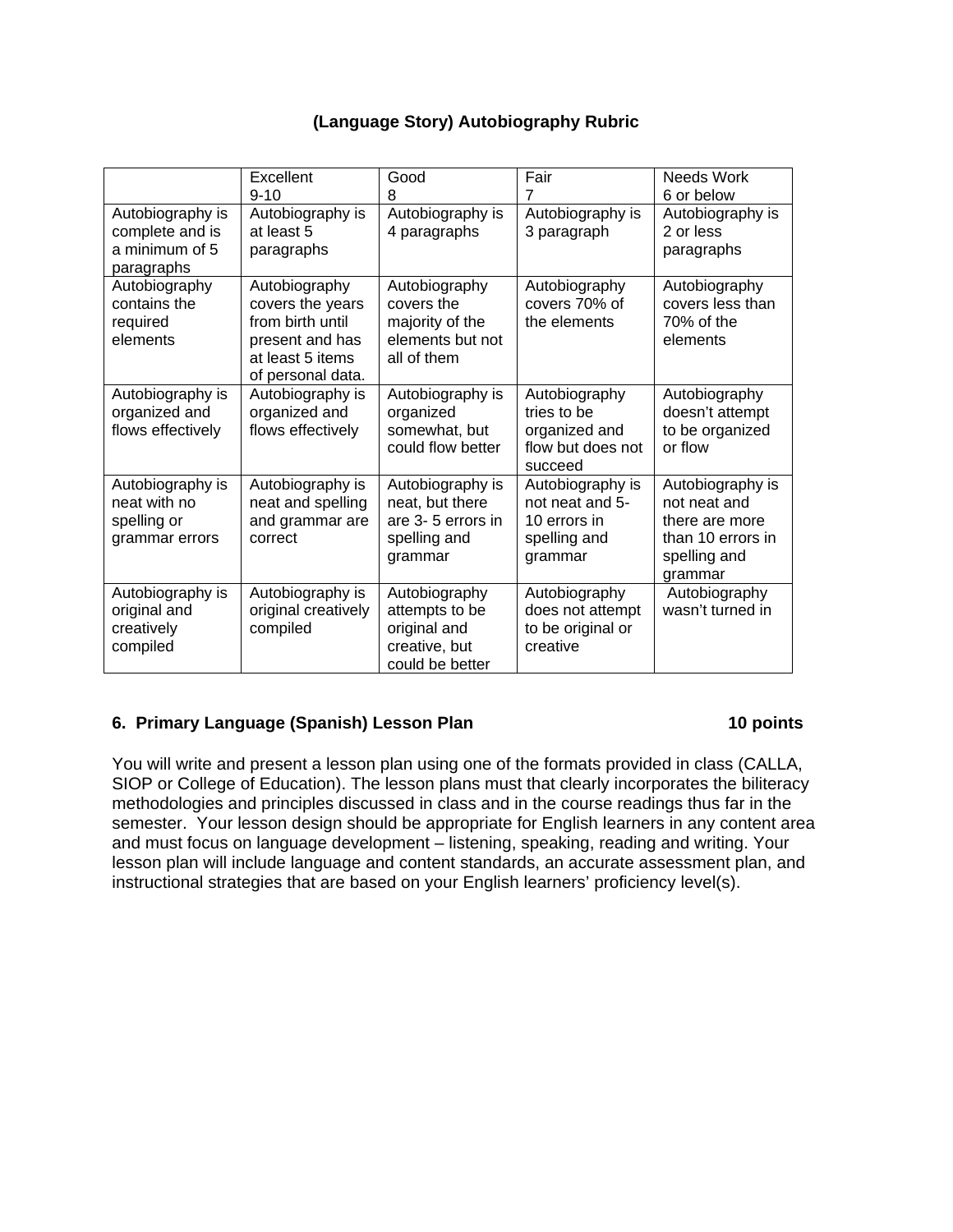# **CALLA LESSON PLAN SEQUENCE (CH. 5)**

**Preparation:** This stage requires activation of prior knowledge by finding out what the students already know and how they have been taught to approach the specific task. The students are told what the objectives of the unit are, and what is expected of them.

**Activities** should include: brainstorming, making graphic organizers, demonstrating how to do the project, role playing and prediction.

**Presentation:** The material to be covered needs to be presented in a variety of ways to address different learning styles. A positive approach is necessary to foster self-esteem and autonomy. Questioning is essential to encourage students in formulating questions for clarification purposes.

**Activities:** Questioning techniques, selective attention to key concepts, elaboration and inference to help comprehension.

**Practice:** During this stage students need to engage in interactive learning. Hands-on and exploration are essential.

**Activities:** Cooperative learning activities, Reciprocal teaching, brainstorming, organizational planning, and problem posing techniques.

**Evaluation:** This stage stresses self-evaluation through specific techniques. The teacher needs to provide samples of record-keeping activities to direct the process.

**Activities:** Summarizing, verifying previously made predictions, Self-check and correct, chart progress through learning log, cumulative check list on items covered, and self-reflection on progress made.

**Expansion:** In this stage the teacher incorporates class and home activities that build on previous knowledge and integrate newly acquired skills and information into existing concepts. Reflection is essential to connect past concepts with new information. Revision and re-creation of knowledge is also crucial at this point. Application of new knowledge into real life situation should be encouraged.

**Activities:** Systematic inquiry, reflection techniques, and discussion.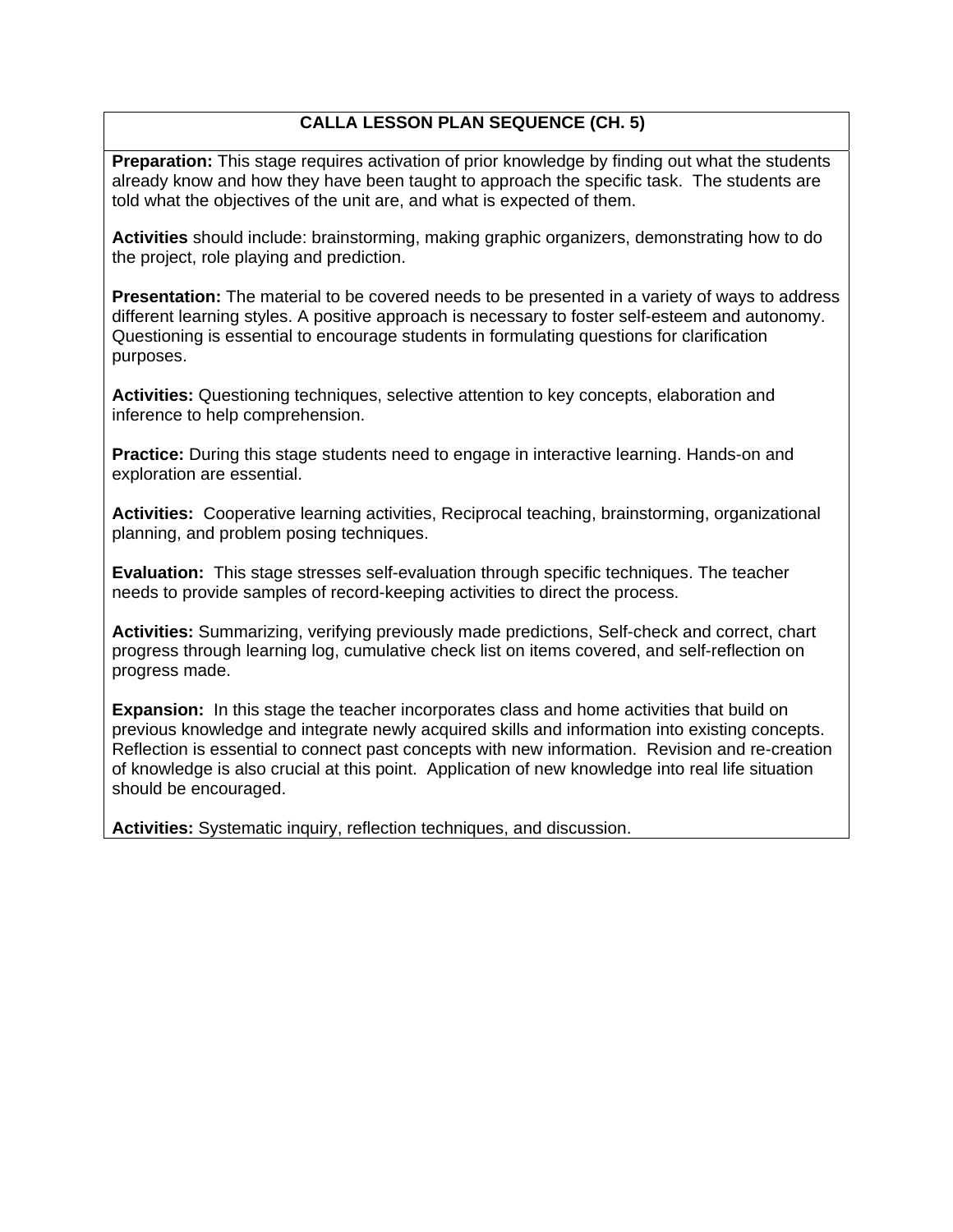# 2. Activities develop reading and writing.  $\frac{1}{2}$ 10. Lesson plan is neatly typed and follows the CALLA lesson plan format  $\frac{1}{2}$  Score: **none** weak good **Criteria weak good strong**  0 1. Clear, measurable objectives are stated for content, language, and learning 1 strategies. 2 3 0 3 0 3. One (or two) learning strategies are explicitly taught and practiced.  $\frac{1}{2}$ 3  $\Omega$ 4. Preparation Phase. Students' prior knowledge about the topic is elicited. 2 3 0 5. Presentation Phase. Skills and new information are made accessible to 1<br>students through techniques like demonstration, modeling, visual support, etc. 2<br>The learning strategy is modeled and explained. 3 0 6. Practice Phase. Students use the information and skills/strategy learned in a 1 variety of activities such as collaboration, problem solving, inquiry, hands-on. 2 3 7. Self-Evaluation Phase. Opportunity for student self-evaluation of content,  $\frac{0}{1}$ <br>language, and/or strategy is included (how well did they learn the content, use  $\frac{2}{2}$ <br>the language and/or the strategy?)  $\Omega$ 8. Expansion Phase. Activity and/or discussion addresses real-life application 1 of the content. 2 3 0 9. Contributions of students' own culture(s) related to the topic are 1 identified/discussed 2 3 0 3

## **ASSESSMENT RUBRIC FOR EVALUATING CALLA INSTRUCTION LESSON PLAN**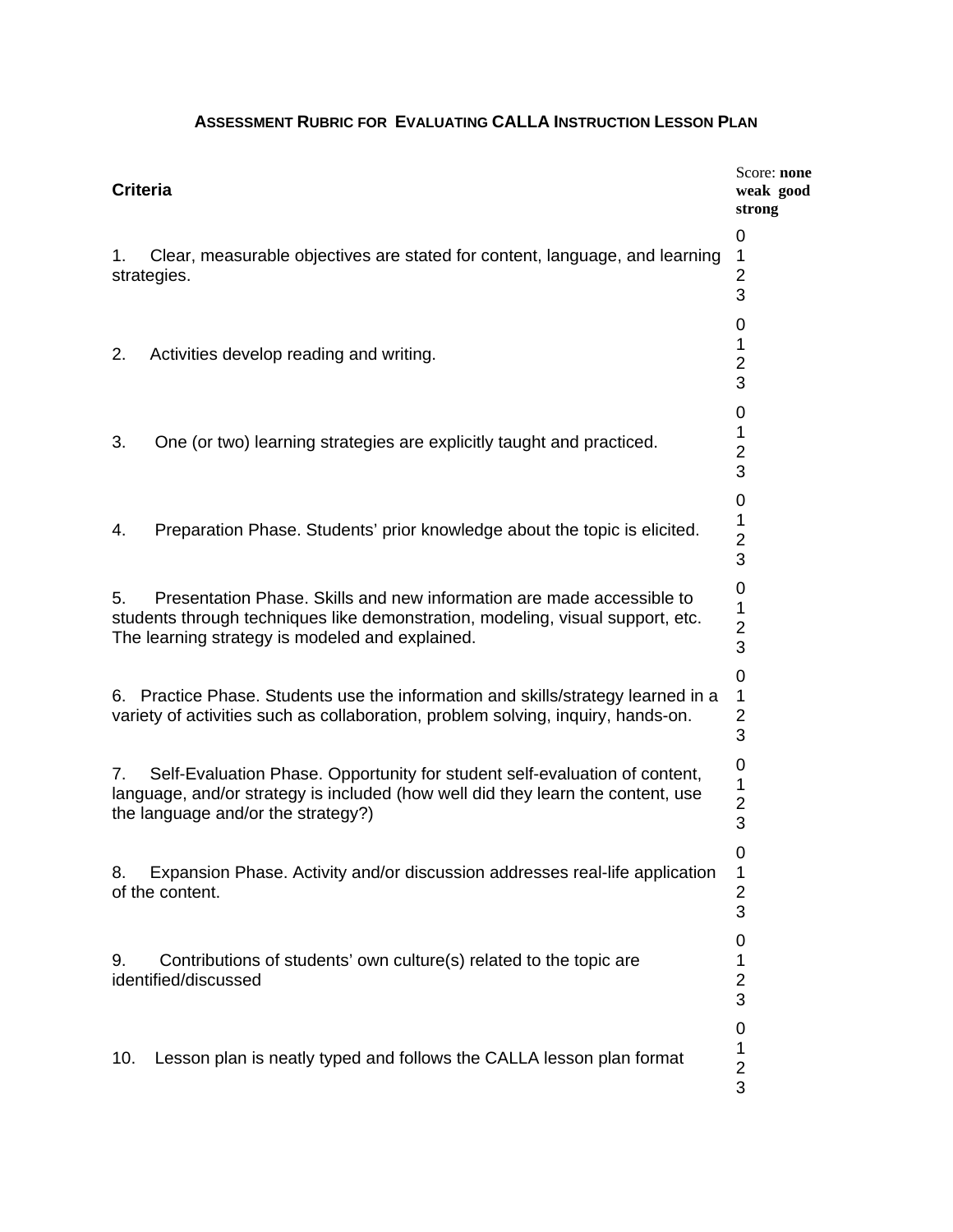# **7. Reflective Journal:**

You will be asked to examine the personal and professional effect of course content on your understanding and future teaching practice. The following questions should guide your Journal Entry:

1. What prior knowledge did you bring to this course in terms of the Course Competencies? 2. What were the most important new ideas or practices you encountered in this course and how did these modify your previous understandings?

3. How did the research that you read in this course change your understanding and your teaching?

4. In what specific ways can the material you are learning in this course be used in your classroom practice? Include descriptions of ways in which you have already implemented course learning and what you believe did or did not work to foster your students' learning.

5. What have you learned from your collegial discussions and collaborations with fellow degree candidates during this course?

6. What questions or concerns do you have about what you are learning?

7. What areas do you plan to investigate further to enhance your professional expertise?

# **Reflective Journal Rubric**

The reflective journal is designed to help you organize your thoughts on a topic or concept, to document your work and experience, to provide a place for you to write questions and comments, and to help me by providing additional insight into your experiences. Journal entries will often be prompted with specific questions, but may at times be loosely guided with topic suggestions, or simply a general place for your reflections. Journal reflections are typically worth 20 points per week.

| <b>Criteria</b>                                                                                                                                                                                                                | <b>Outstanding</b><br>A                                                                               | <b>Proficient</b><br>в                                                                                                                                                                                                                           | <b>Basic</b><br>C                                                                                                                                                                                 | <b>Below</b><br><b>Expectations</b><br>D                                                                                                                                        |
|--------------------------------------------------------------------------------------------------------------------------------------------------------------------------------------------------------------------------------|-------------------------------------------------------------------------------------------------------|--------------------------------------------------------------------------------------------------------------------------------------------------------------------------------------------------------------------------------------------------|---------------------------------------------------------------------------------------------------------------------------------------------------------------------------------------------------|---------------------------------------------------------------------------------------------------------------------------------------------------------------------------------|
| <b>Content</b><br>Reflection conveys<br>extensive evidence<br>of a personal<br>response to the<br>issues raised in the<br>course materials.<br>Student<br>demonstrates<br>personal growth<br>and awareness<br>Reflects well on |                                                                                                       | Reflection conveys<br>evidence of a<br>personal response<br>to the issues raised<br>in the course<br>materials. Student<br>demonstrates that<br>he/she is beginning<br>to develop new<br>ways of reflecting on<br>their world<br>Demonstrates an | Analysis<br>conveys little or<br>some evidence<br>of a personal<br>response to the<br>issues/concepts<br>raised in the<br>course<br>materials.<br>Demonstrates<br>an ability to<br>reflect on own | No personal<br>response is made<br>to the<br>issues/concepts<br>raised in the<br>course materials.<br>Does not reflect<br>on own work at all<br>and no examples<br>are provided |
|                                                                                                                                                                                                                                | own work,<br>demonstrates a<br>range of meta-<br>cognitive practices<br>and provides many<br>examples | ability to reflect on<br>own work. Provides<br>examples<br>consistently. Begins<br>to demonstrate good                                                                                                                                           | work but<br>provides few<br>examples                                                                                                                                                              |                                                                                                                                                                                 |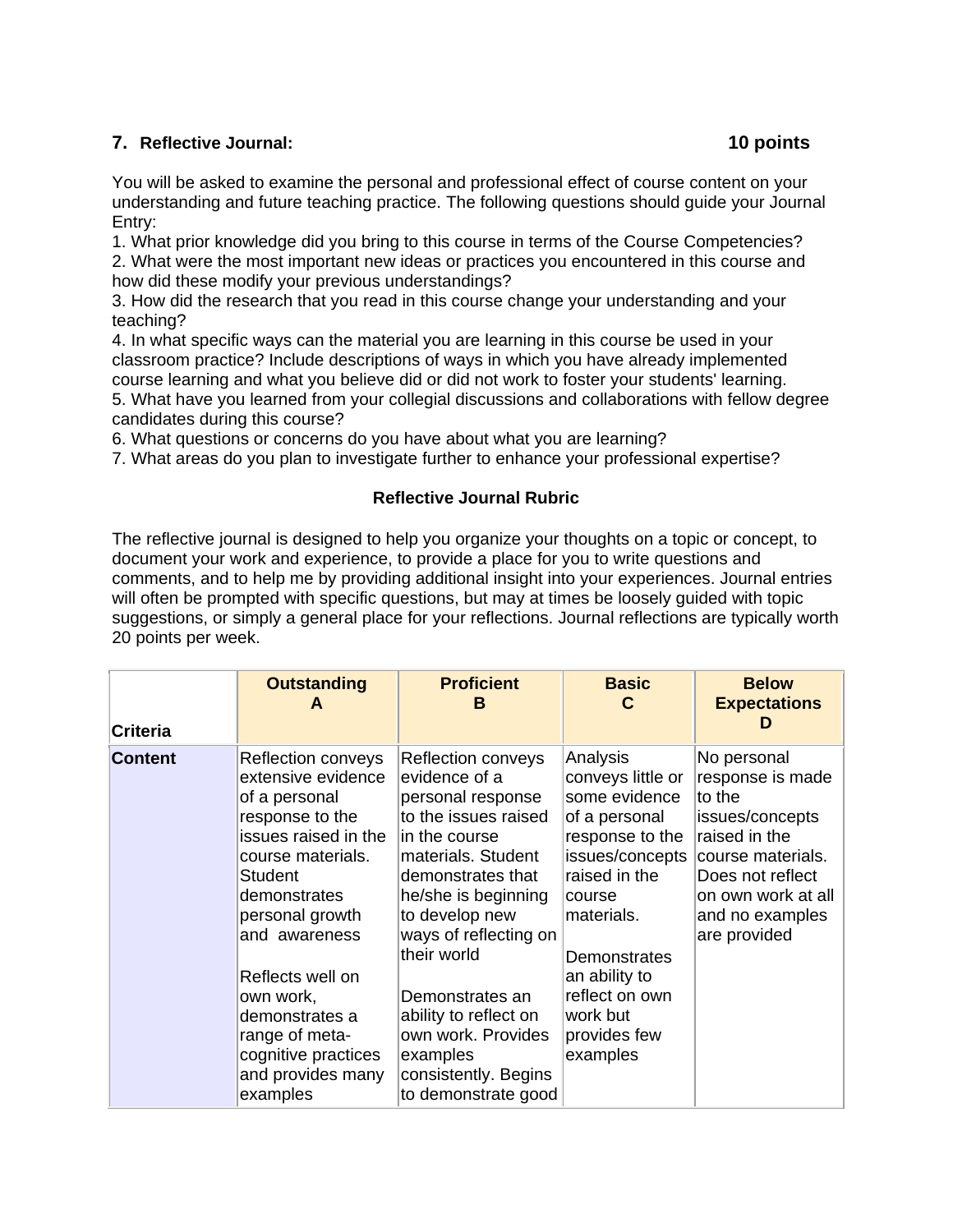|              |                                                                                                                                                                         | meta-cognition.                                                                                                                                                  |                                                                                                                            |                                                                       |
|--------------|-------------------------------------------------------------------------------------------------------------------------------------------------------------------------|------------------------------------------------------------------------------------------------------------------------------------------------------------------|----------------------------------------------------------------------------------------------------------------------------|-----------------------------------------------------------------------|
| <b>Text</b>  | Is able to make<br>inferences well and<br>comprehends<br>deeper meaning,<br>consistently<br>demonstrating<br>insight and their<br>relevance to the<br>world and society | Is able to make<br>inferences and<br>comprehends<br>deeper meaning on<br>most occasions.<br>Relates texts and<br>issues raised to<br>other texts<br>consistently | Demonstrates<br>some basic<br>comprehension<br>of texts but<br>does not make<br>connections<br>with the bigger<br>picture. | Is not<br>comprehending or<br>reflecting on what<br>is read or viewed |
| <b>Tasks</b> | Work demonstrates<br>that much effort<br>was made to<br>attempt all tasks<br>set, with some<br>originality and extra<br>initiative                                      | Work demonstrates<br>that some effort was<br>made to attempt all<br>tasks set                                                                                    | Little effort was<br>made to attempt<br>all tasks set                                                                      | Very little effort<br>was made to<br>attempt all tasks<br>set         |

# **8. Community Footprint:** 10 points **10 points**

Students will select a school site and as a team design a plan to visit the site in order to collect data and information from a variety of sources that might include: interviews, observations, documents, surveys, video/still photography etc. Using this information they will present a cohesive ethnographic overview of that school site for other members of the class. This presentation (both written and oral) has the multiple purpose of: jigsawing information about areas schools and introducing the student to the process and value of ethnographic and (or) action research. Other assignments will build on this foundation of the teacher as researcher model including the Borich Observational Study and the Action Research curriculum design as part of the Service-learning project. Description/ details will be provided in class. **This assignment is due on Session 6**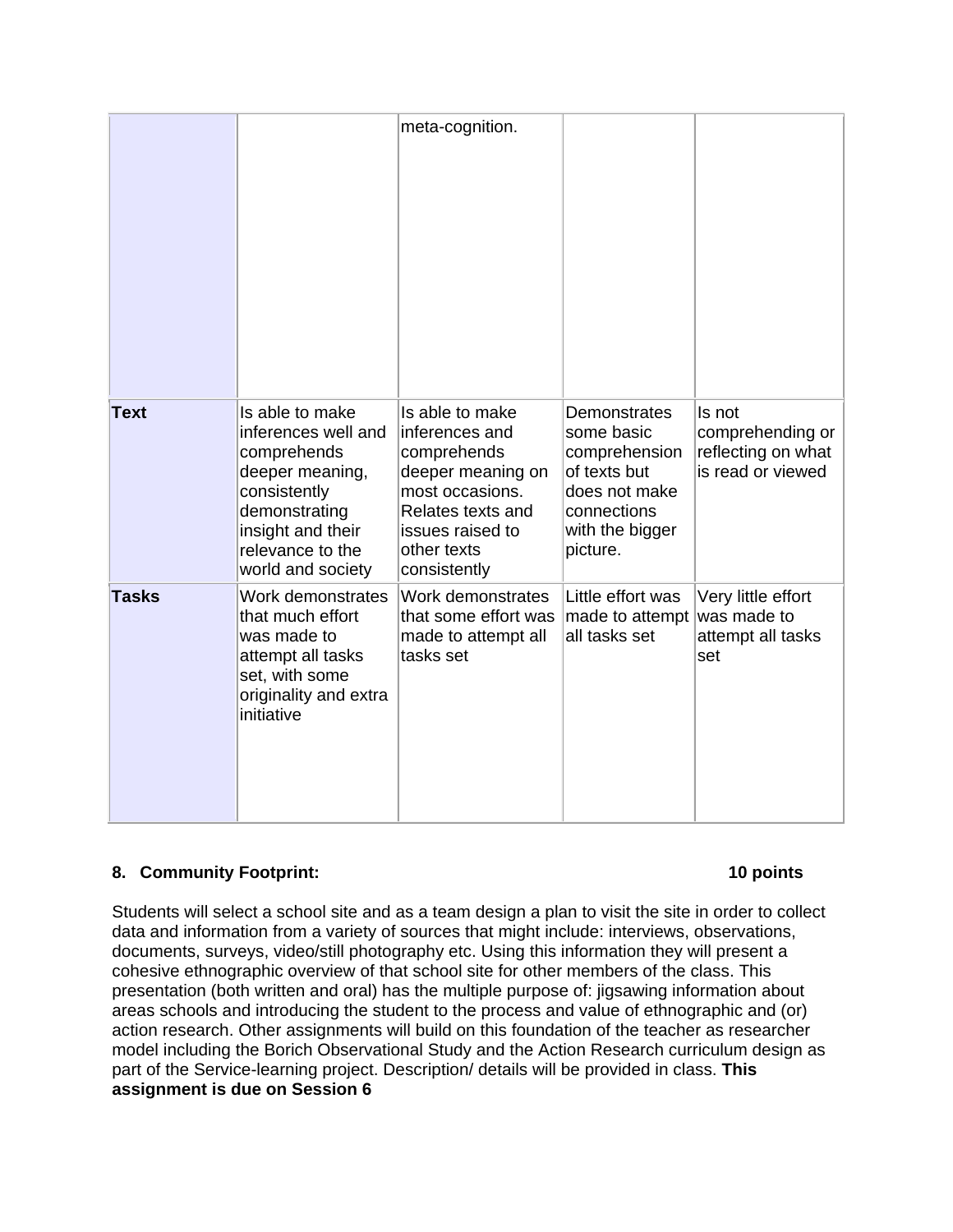# **Community Footprint Rubric**

| Level 1                                                                                                                                                                                                      | Level 2                                                                                                                         | Level 3                                                                                                                                                         | Level 4                                                                                                        |
|--------------------------------------------------------------------------------------------------------------------------------------------------------------------------------------------------------------|---------------------------------------------------------------------------------------------------------------------------------|-----------------------------------------------------------------------------------------------------------------------------------------------------------------|----------------------------------------------------------------------------------------------------------------|
| The majority of the<br>*assignment<br>components are<br>poorly developed.<br>Many of the<br>*assignment<br>components<br>are not adequately<br>addressed, or a<br>few components<br>are poorly<br>developed. | Many of the<br>*assignment<br>components<br>are not adequately<br>addressed, or a<br>few components<br>are poorly<br>developed. | Some *assignment<br>components are<br>not adequately<br>addressed or are<br>omitted, or the<br>assignment is<br>adequate but<br>submitted two<br>weeks<br>late. | All *assignment<br>components are fully<br>addressed, and the<br>assignment is<br>submitted by the due<br>date |

# **Appendix**

# **Guide for Reading Assignment: Bilingual Theoretical Framework (Session 6)**

# by <u>Rosario Diaz-Greenberg</u><br>Guía para la lectura:

- 1) La lengua es un
- 2) El determinismo lingüístico es parte de:
- 3) Las teorías de Sapir y Whorf intentan explicar:
- 4) Piaget considera la adquisición de la lengua como:
- 5) Las fases descritas por Piaget son cuatro, a saber:
- 6) Wygotski diferencia cuatro fases principales de desarrollo que son:
- 7) Las razones por las cuales es necesario iniciar la educación utilizando la lengua materna son:
- 8) Las funciones de la lengua materna son:
- 9) La lecto-escritura debe iniciarse
- 10) Describa las condiciones socio-psicológicas y neurofisiológicas al adquirir una lengua
- 11) Describa las dos fases de la adquisición de la primera lengua o lengua materna:
- 12) Los niveles lingüísticos son:
- 13) La adquisición de la segunda lengua puede ser de dos tipos:
- 14) Meisel (1988) define adquisición natural precoz de dos lenguas como:
- 15) Explique las diferencias entre la adquisición natural de la L1 y aprendizaje escolar de la L2
- 16) Según Corder (1967) los procesos y estrategias más importantes son:
- 17) Krashen (1981) dice que la teoría monitor parte de
- 18) Según Schumann (1978) la distancia psicológica afecta al hablante de la siguiente manera:
- 19) Los razgos esenciales de los métodos más comunes son:
- 20) Describa los cuatro métodos utilizados en proyectos bilingües.
- 21) Explique el período crítico en la adquisición de una segunda lengua
- 22) Describa las razones por las cuales el modelo canadiense dio resultado en escuelas de élite internacionales o binacionales
- 23) Según Arsenian (1945) los defensores del bilingüismo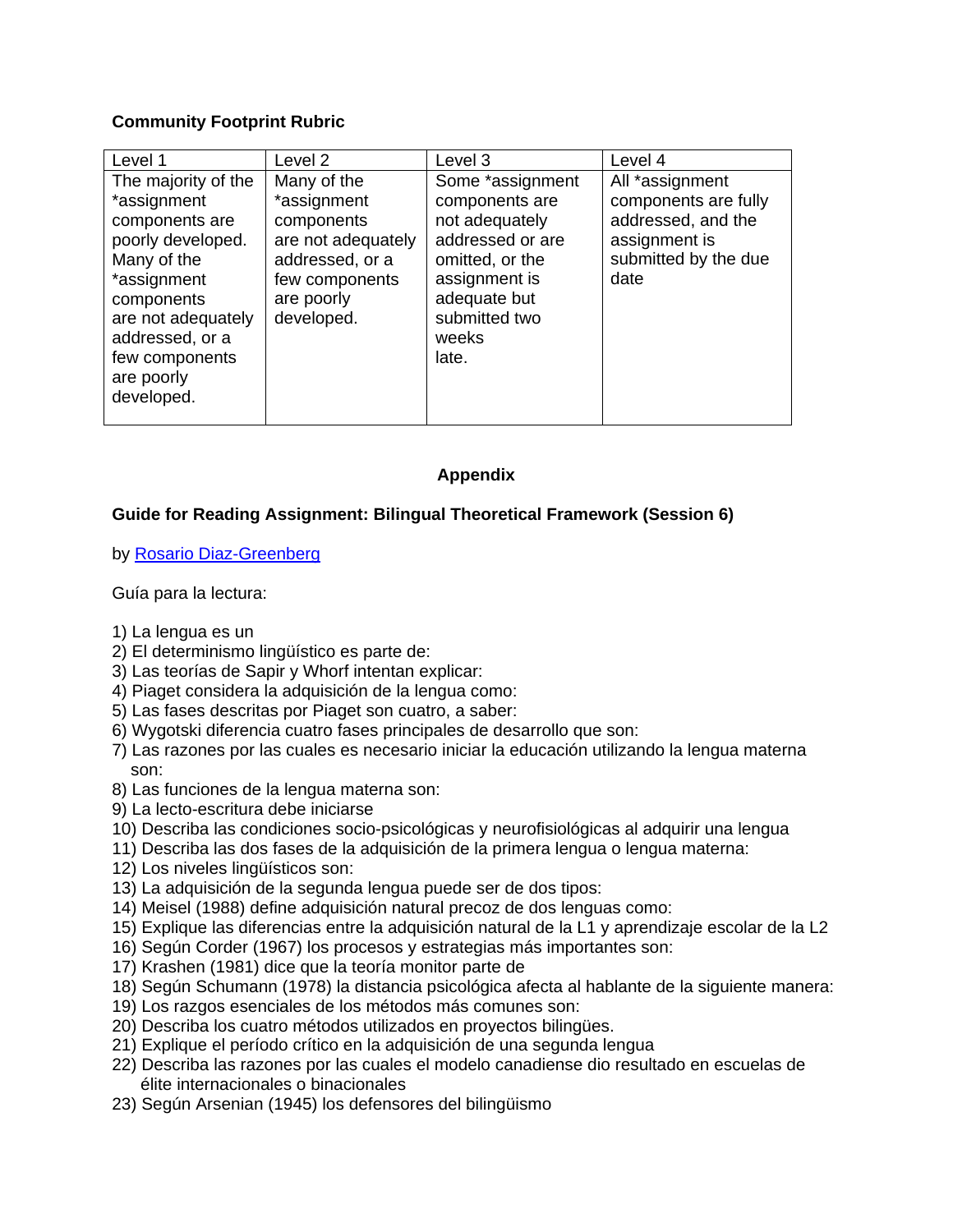- 24) Explique el postulado de Cummins (1979) y Skutnabb-Kangas (1976)
- 25) Describa las dos hipótesis de Cummins y las cinco hipótesis de Krashen

| Language<br><b>Skills</b> | <b>Interagency Language Roundtable</b><br>(ILR) Foreign Service Institute (FSI)<br><b>Scale</b>                                                                                                                                                                                                                                                                                                                                                                                                                                                                                                                                                                                                              | <b>American Council for the Teaching</b><br>of Foreign Language (ACTFL)<br><b>Advanced Low</b>                                                                                                                                                                                                                                                                                                                                                                                                                                                                                                                                                                                                              |
|---------------------------|--------------------------------------------------------------------------------------------------------------------------------------------------------------------------------------------------------------------------------------------------------------------------------------------------------------------------------------------------------------------------------------------------------------------------------------------------------------------------------------------------------------------------------------------------------------------------------------------------------------------------------------------------------------------------------------------------------------|-------------------------------------------------------------------------------------------------------------------------------------------------------------------------------------------------------------------------------------------------------------------------------------------------------------------------------------------------------------------------------------------------------------------------------------------------------------------------------------------------------------------------------------------------------------------------------------------------------------------------------------------------------------------------------------------------------------|
|                           | Intermediate High (3.5)                                                                                                                                                                                                                                                                                                                                                                                                                                                                                                                                                                                                                                                                                      |                                                                                                                                                                                                                                                                                                                                                                                                                                                                                                                                                                                                                                                                                                             |
| Listening                 | Sufficient comprehension to<br>understand.<br>Comprehends most of the content and<br>intent of a variety of forms and styles of<br>speech pertinent to professional<br>needs, as well as general topics and<br>social conversation. Ability to<br>comprehend many sociolinguistic and<br>cultural references. Can follow some<br>unpredictable turns of thought readily<br>in, for example, informal and formal<br>speeches covering editorial,<br>conjectural, and literary material in<br>subject-matter areas directed to the<br>general listener.                                                                                                                                                        | Able to sustain understanding over<br>longer stretches of connected<br>discourse on a number of topics<br>pertaining to different times and<br>places; however, understanding is<br>inconsistent due to failure to grasp<br>main ideas and/or details, while topics<br>do not differ significantly from those of<br>an Advanced level listener,<br>comprehension is less in quantity and<br>poorer in quality.                                                                                                                                                                                                                                                                                              |
| <b>Speaking</b>           | Able to speak the language with<br>sufficient structural accuracy and<br>vocabulary to participate effectively in<br>most formal and informal<br>conversations on practical, social, and<br>professional topics. Can discuss<br>particular interests and special fields of<br>competence with reasonable ease.<br>Has a general vocabulary that is broad<br>enough that he or she rarely has to<br>grope for a word. Has an accent that<br>may be obviously foreign; has a good<br>control of grammar; and whose errors<br>virtually never interfere with<br>understanding and rarely disturb the<br>native speaker. Occasional patterned<br>errors occur in low-frequency and<br>highly complex structures. | Able to handle successfully most<br>uncomplicated communicative tasks<br>and social situations. Can initiate,<br>sustain, and close a general<br>conversation with a number of<br>strategies appropriate to a range of<br>circumstances and topics, but errors<br>are evident. Limited vocabulary still<br>necessitates hesitation and may bring<br>about slightly unexpected<br>circumlocution. There is emerging<br>evidence of connected discourse,<br>particularly for simple narration and/or<br>description. The Intermediate-High<br>speaker can generally be understood<br>even by interlocutors not accustomed<br>to dealing with speakers at this level,<br>but repetition may still be required. |
| <b>Reading</b>            | Proficiency includes comprehension of<br>a variety of styles and forms pertinent<br>to professional needs. Readers are<br>able to comprehend many<br>sociolinguistic and cultural references,<br>but may miss some nuances and<br>subtleties. They typically able to read<br>with facility understand and appreciate<br>contemporary expository, technical, or                                                                                                                                                                                                                                                                                                                                               | Able to read consistently with full<br>understanding simple connected texts<br>dealing with basic personal and social<br>needs about which the reader has<br>personal interest and/or knowledge.<br>Can get some main ideas and<br>information from texts at the next<br>higher level featuring description and<br>narration. Structural complexity may                                                                                                                                                                                                                                                                                                                                                     |

# **Summary Table: ILR & ACTFL Scales of Language Proficiency**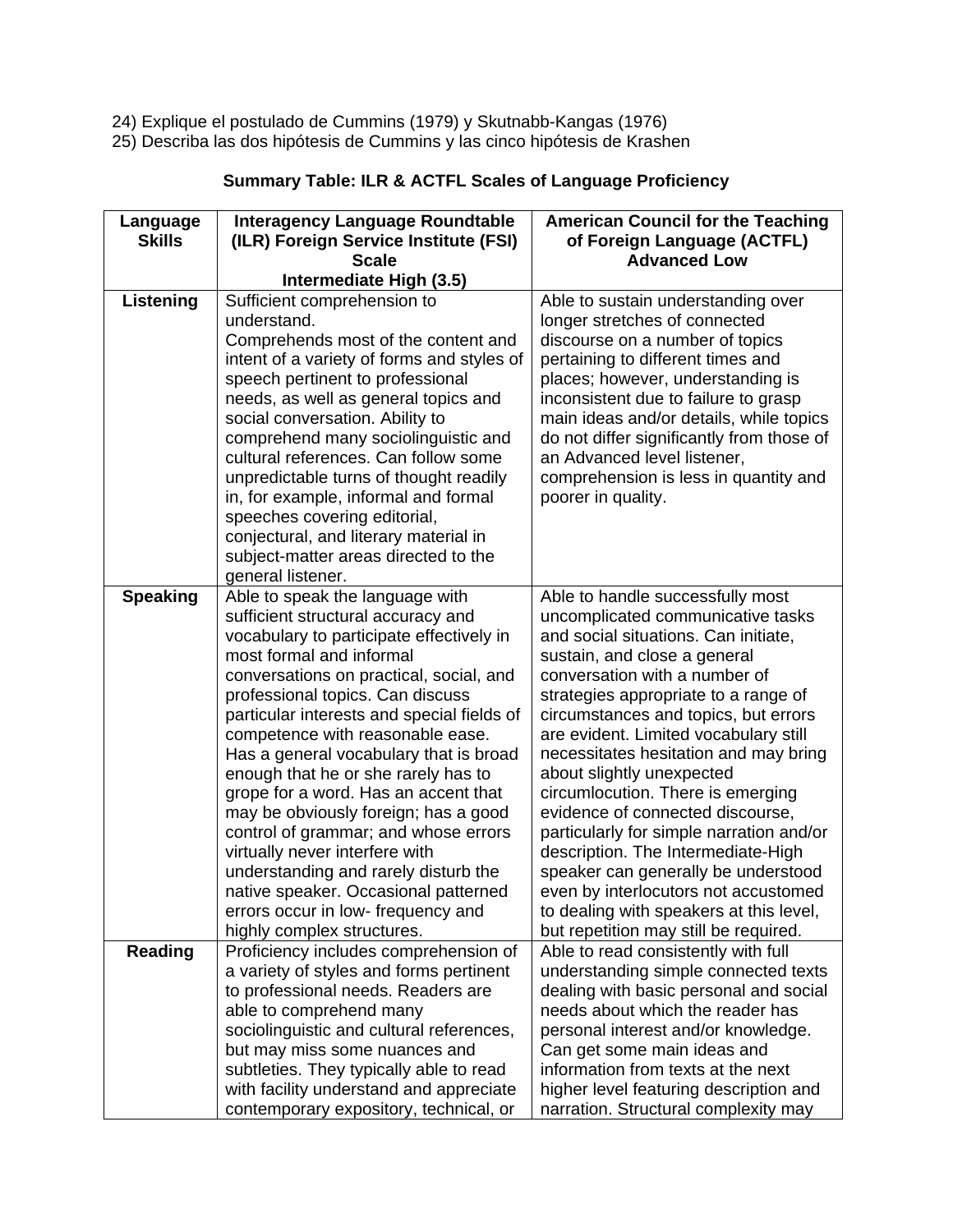|         | literary texts that do not rely heavily on | interfere with comprehension;           |
|---------|--------------------------------------------|-----------------------------------------|
|         | slang and unusual idioms.                  | for example, basic grammatical          |
|         |                                            | relations may be misinterpreted and     |
|         |                                            | temporal references may rely primarily  |
|         |                                            | on lexical items. Has some difficulty   |
|         |                                            | with the cohesive factors in discourse, |
|         |                                            | such as matching pronouns with          |
|         |                                            | referents. While texts do not differ    |
|         |                                            | significantly from those at the         |
|         |                                            | Advanced level, comprehension is        |
|         |                                            | less consistent. May have to read       |
|         |                                            | material several times for              |
|         |                                            | understanding                           |
| Writing | Able to write the language prose styles    | Able to meet most practical writing     |
|         | pertinent to professional/educational      | needs and limited social demands.       |
|         | needs. Not always able to tailor           | Can take notes in some detail on        |
|         | language to suit audience. Able to         | familiar topics and respond in writing  |
|         | write using simple low-frequency           | to personal questions. Can write        |
|         | complex structures, vocabulary, and        | simple letters, brief synopses and      |
|         | express subtleties and nuances. Able       | paraphrases, summaries of               |
|         | to write on some topics pertinent. The     | biographical data, work and school      |
|         | writer employs simple organizational       | experience. In those languages relying  |
|         | patterns. Able to write on all topics      | primarily on content words and time     |
|         | normally pertinent to professional /       | expressions to express time, tense, or  |
|         | educational needs and on social issues     | aspect, some precision is displayed;    |
|         | of a general nature. Writing adequate      | where tense and/or aspect is            |
|         | to express his/her experiences.            | expressed through verbal inflection,    |
|         |                                            | forms are produced rather               |
|         |                                            | consistently, but not always            |
|         |                                            | accurately. An ability to describe and  |
|         |                                            |                                         |
|         |                                            | narrate in paragraphs is emerging.      |
|         |                                            | Rarely uses basic cohesive elements     |
|         |                                            | such as pronominal substitutions or     |
|         |                                            | synonyms in written discourse.          |
|         |                                            | Writing, though faulty, is generally    |
|         |                                            | comprehensible to natives used to the   |
|         |                                            | writing of non-natives.                 |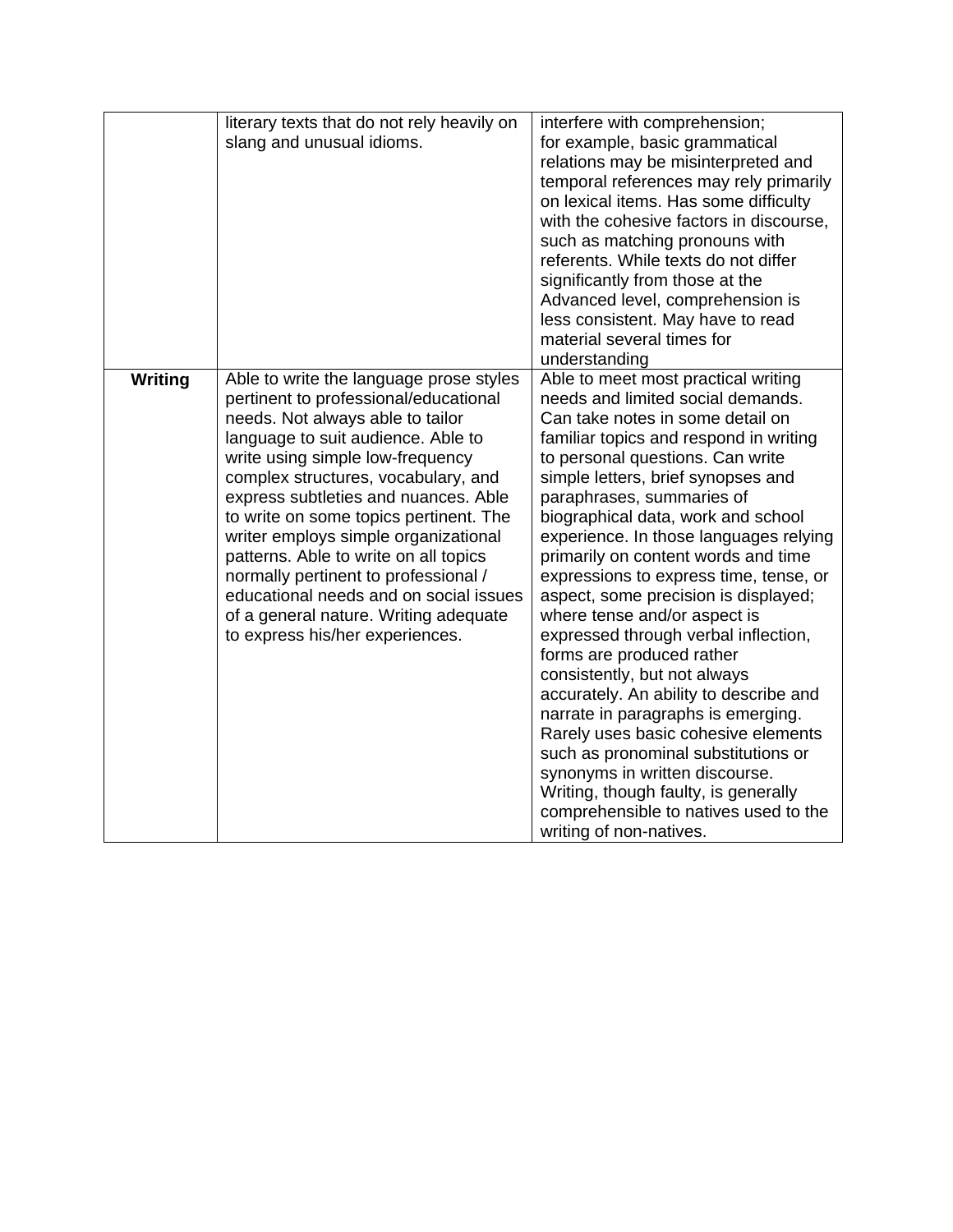### **Course Reader for EDUC 653**

- Baker, C. (2006). Chapter 10: Types of Bilingual Education in C. Baker's *Foundations of Bilingual Education and Bilingualism*. Buffalo, NY: Multilingual Matters.
- Collier, V. & Thomas, W. (2002). A National Study of School Effectiveness for Language Minority Students' Long-term Academic Achievement. Executive Summary. Santa Cruz, CA: CREDE. Available at: http://escholarship.org/uc/item/65j213pt#page-1
- Diaz-Rico, L. (2008). Chapter 4: Programs for English Learners. *A Course for Teaching English Learners.* Boston, MA: Pearsonn.
- Echevarria, J., Vogt, E. & Short, D. (2010). Chapter 5: Strategies. *Making Content Comprehensible for Elementary English Learners: The SIOP Model.* Boston, MA: Pearson.
- Lindholm-Leary, K. & Genese, F. (2010). Chapter 6: Alternative Educational Programs for English Learners. In *Improving Education for English Learners: Research-Based Approaches*. Sacramento, CA: California Department of Education Publications.
- Little, C. (2004). A Journey Towards Belonging. *Educational Leadership*.
- Moll, L., Amanti, C., Neff, D., & Gonzalez, N. (1992). Funds of Knowledge for Teaching: Using a Qualitative Approach to Connect Homes and Classrooms. *Theory Into Practice, XXXI, 2* (132-141).
- Olsen, L. (2000). Learning English and Learning America: Immigrants in the Center of a Storm. *Theory Into Practice, 39, 4* (196-202).
- Pew Research Center (2009). Demographic Profiles of Hispanics by Country of Origin. Available at: http://pewresearch.org/pubs/1344/demographic-profiles-americanhispanics-mexican-cuban-puerto-rican-salvadoran-dominican
- Quezada, R., Diaz, D. & Sanchez, M. Involving Latino Parents. *Leadership*
- Saunders, W. & Goldberg, C. (2010). Chapter 1: Research to Guide English Language Development Instruction. In *Improving Education for English Learners: Research-Based Approaches*. Sacramento, CA: California Department of Education Publications.
- Von Gleich, Utta (1993). El Bilinguismo –Marco Teorico in *Pedagogia Intercultural Bilingua: Fundamentos de la Educacion Bilingue*. W. Kuper, ed Ediciones ABYA-YALA, Quito, Ecuador.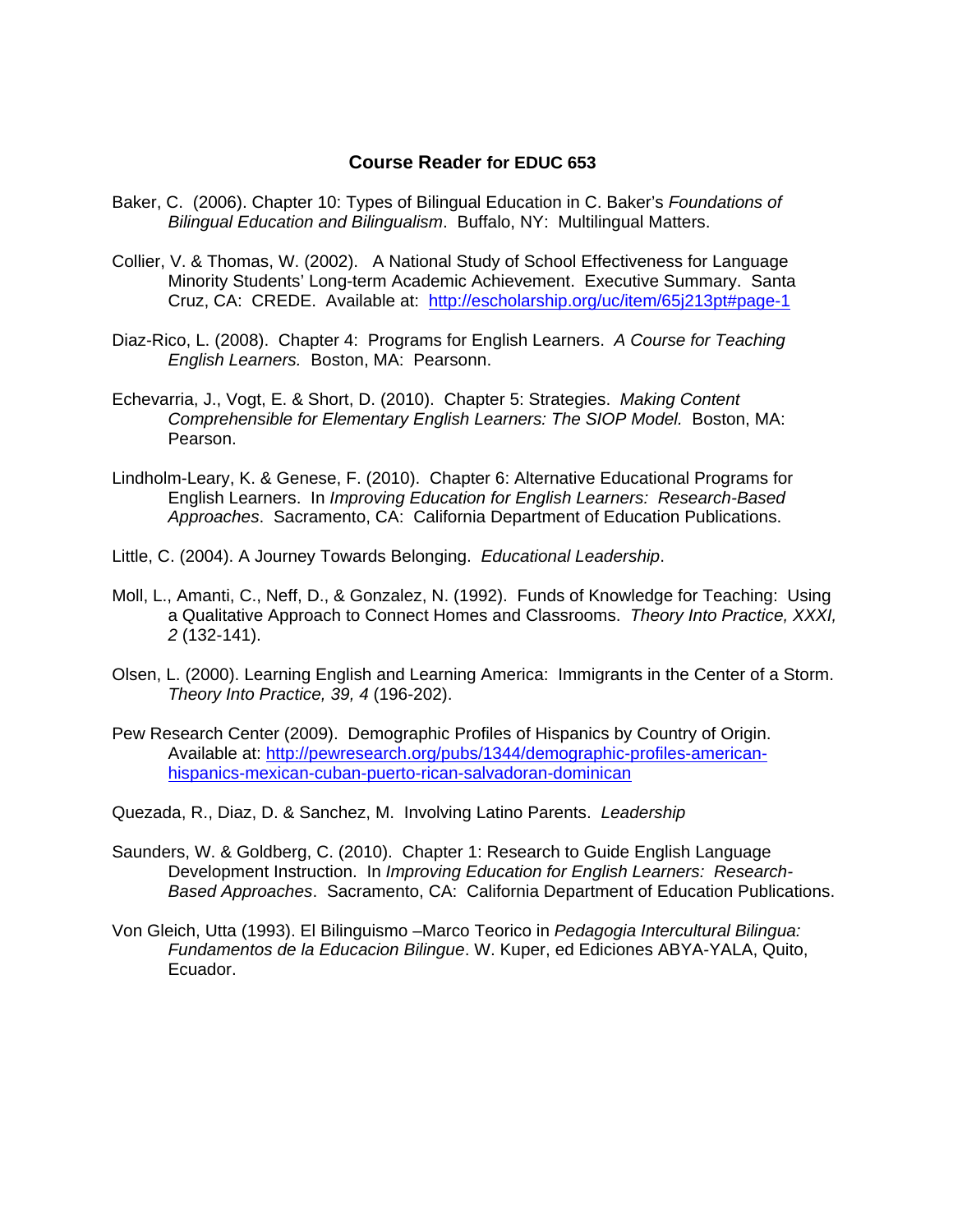# **Schedule/Course Outline**

### **La maestra se reserva el derecho a cambiar, quitar o aumentar los tópicos, actividades y tareas descritos a continuación.**

| Sesión        | <b>Tópico</b>                                                                                                                                  | <b>Actividad</b>                                                                                                                                                                                                                                                                                                                                                                                                                                                                                                                                                                                                                                                                                                                                                                                                                                                                                                                                                                                                                                                                                                                                                                                                                                                                                                                                                                                                                                                                                                                                                                                                                          |
|---------------|------------------------------------------------------------------------------------------------------------------------------------------------|-------------------------------------------------------------------------------------------------------------------------------------------------------------------------------------------------------------------------------------------------------------------------------------------------------------------------------------------------------------------------------------------------------------------------------------------------------------------------------------------------------------------------------------------------------------------------------------------------------------------------------------------------------------------------------------------------------------------------------------------------------------------------------------------------------------------------------------------------------------------------------------------------------------------------------------------------------------------------------------------------------------------------------------------------------------------------------------------------------------------------------------------------------------------------------------------------------------------------------------------------------------------------------------------------------------------------------------------------------------------------------------------------------------------------------------------------------------------------------------------------------------------------------------------------------------------------------------------------------------------------------------------|
| <b>Sesión</b> | Introduction to the                                                                                                                            | Ice breakers Introduction, Class discussion on syllabus                                                                                                                                                                                                                                                                                                                                                                                                                                                                                                                                                                                                                                                                                                                                                                                                                                                                                                                                                                                                                                                                                                                                                                                                                                                                                                                                                                                                                                                                                                                                                                                   |
| 8/30          | course, review<br>syllabus Who are                                                                                                             |                                                                                                                                                                                                                                                                                                                                                                                                                                                                                                                                                                                                                                                                                                                                                                                                                                                                                                                                                                                                                                                                                                                                                                                                                                                                                                                                                                                                                                                                                                                                                                                                                                           |
|               | English Language<br>Learners?                                                                                                                  |                                                                                                                                                                                                                                                                                                                                                                                                                                                                                                                                                                                                                                                                                                                                                                                                                                                                                                                                                                                                                                                                                                                                                                                                                                                                                                                                                                                                                                                                                                                                                                                                                                           |
| Sesión        | knowledge of the                                                                                                                               | Power Pt. on Hist of Bil. Ed: Highlight court cases such<br>$\bullet$                                                                                                                                                                                                                                                                                                                                                                                                                                                                                                                                                                                                                                                                                                                                                                                                                                                                                                                                                                                                                                                                                                                                                                                                                                                                                                                                                                                                                                                                                                                                                                     |
| 9/06          | history, policies,<br>programs, and<br>research on the<br>effectiveness of<br>bilingual education<br>and bilingualism in<br>the United States. | as Lau v. Nichols and Castañeda v. Pickard, discusses<br>Title VII of the Elementary and Secondary Education Act<br>(ESEA) and the implications for English learners with the<br>reauthorization of the ESEA in 2002 under No Child Left<br>Behind. Programs for English learners that can be<br>offered under Proposition 227 are also presented to<br>candidates.<br>Chapter 1: Learning about the Language Learner and<br>٠<br>Chapter 11: The Role of Education in Language Policy in<br>the CLAD Handbook (Diaz-Rico & Weed), the Executive<br>Summary of A National Study of School Effectiveness for<br>Language Minority Students' Long-term Academic<br>Achievement (Collier and Thomas), and Chapter 1: El<br>contexto para desarrollar la lectoescritura en español y<br>en inglés of La enseñanza de la lectura y la escritura en<br>español y en inglés (Freeman and Freeman) that<br>describe the history, policies, programs and research on<br>bilingual education. Candidates write a reading<br>response addressing the assigned readings to use as a<br>basis for discussion during class session 2. The reading<br>responses are assessed using the following criteria:<br>comprehensiveness of the response, analysis of the<br>response that demonstrates understanding of the issues,<br>insightful connections of the readings to the candidate's<br>experiences with English learners<br>• Time-line in class assignment<br>Due in class: Readings Responses<br><b>Collier and Thomas article</b><br>www.usc.edu/dept/education/CMMR/CollierThomasExReport.pdf<br>Diaz-Rico & Weed - Chapter 1 & 11<br>$\bullet$ |
| <b>Sesión</b> | understanding of                                                                                                                               | Freeman & Freeman - Chapter 1<br>$\bullet$<br>Before attending Session 3, students are required to read                                                                                                                                                                                                                                                                                                                                                                                                                                                                                                                                                                                                                                                                                                                                                                                                                                                                                                                                                                                                                                                                                                                                                                                                                                                                                                                                                                                                                                                                                                                                   |
| 9/13          | the philosophical,                                                                                                                             | Crawford's Chapters 3, 12, and 13 in order to develop a position                                                                                                                                                                                                                                                                                                                                                                                                                                                                                                                                                                                                                                                                                                                                                                                                                                                                                                                                                                                                                                                                                                                                                                                                                                                                                                                                                                                                                                                                                                                                                                          |
|               | theoretical, legal<br>and legislative                                                                                                          | paper outline defining the legal and constitutional equity<br>principles supporting bilingual education in order to demonstrate                                                                                                                                                                                                                                                                                                                                                                                                                                                                                                                                                                                                                                                                                                                                                                                                                                                                                                                                                                                                                                                                                                                                                                                                                                                                                                                                                                                                                                                                                                           |
|               | foundations of                                                                                                                                 | an understanding of the philosophical, theoretical, legal, and                                                                                                                                                                                                                                                                                                                                                                                                                                                                                                                                                                                                                                                                                                                                                                                                                                                                                                                                                                                                                                                                                                                                                                                                                                                                                                                                                                                                                                                                                                                                                                            |
|               | bilingual education                                                                                                                            | legislative foundations of bilingual education and their effects on                                                                                                                                                                                                                                                                                                                                                                                                                                                                                                                                                                                                                                                                                                                                                                                                                                                                                                                                                                                                                                                                                                                                                                                                                                                                                                                                                                                                                                                                                                                                                                       |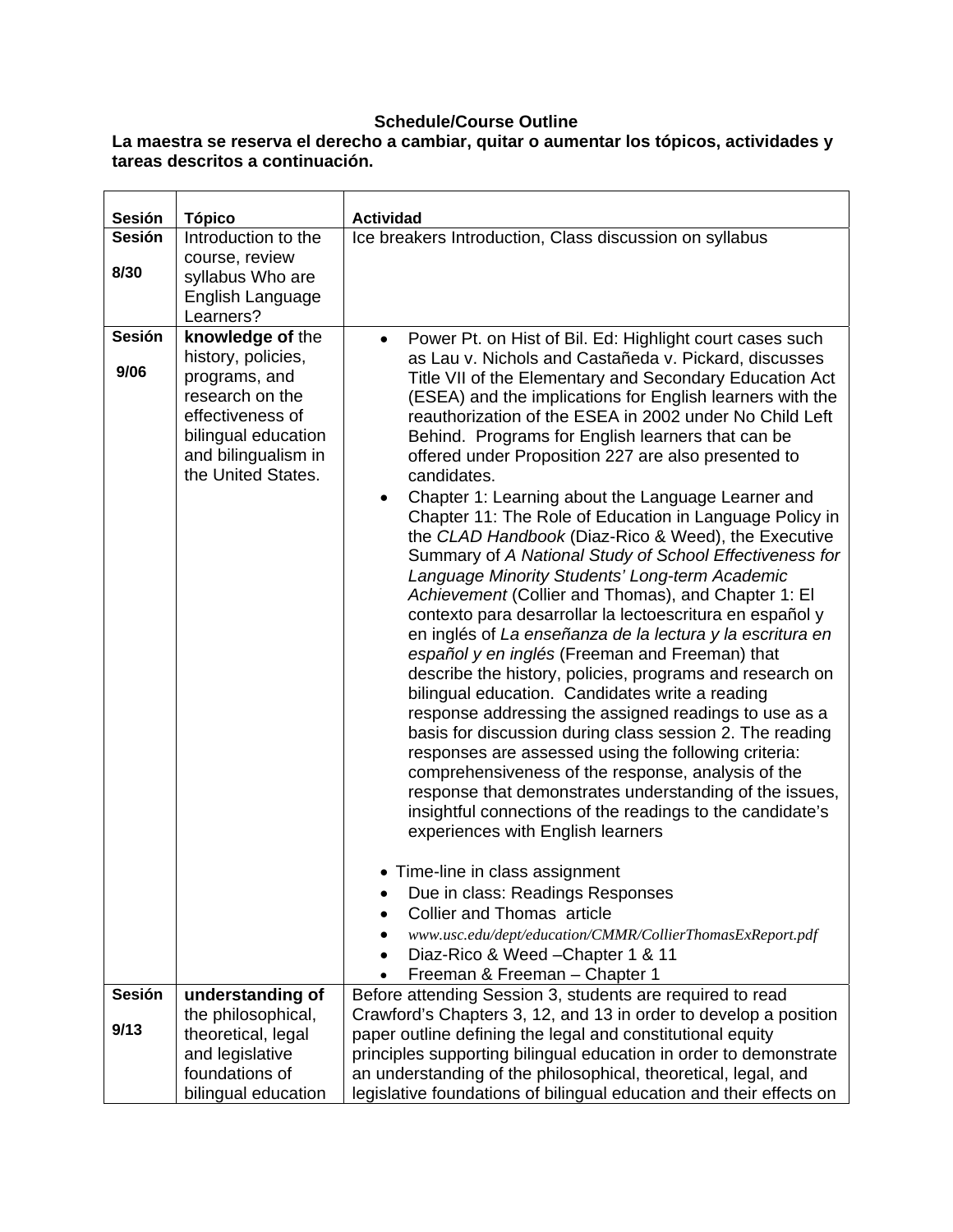|                            | and their effects on                                                                                                                                                     |                                                                                                                                                                                                                                                                                                                                                                                                                                                                                                                                                                                                                                                                                                                                                                                                                                                                                                                                                                                                                                                                                                                                                                                                                                                                                                                                                               |
|----------------------------|--------------------------------------------------------------------------------------------------------------------------------------------------------------------------|---------------------------------------------------------------------------------------------------------------------------------------------------------------------------------------------------------------------------------------------------------------------------------------------------------------------------------------------------------------------------------------------------------------------------------------------------------------------------------------------------------------------------------------------------------------------------------------------------------------------------------------------------------------------------------------------------------------------------------------------------------------------------------------------------------------------------------------------------------------------------------------------------------------------------------------------------------------------------------------------------------------------------------------------------------------------------------------------------------------------------------------------------------------------------------------------------------------------------------------------------------------------------------------------------------------------------------------------------------------|
|                            | program design                                                                                                                                                           | program design and educational achievement.                                                                                                                                                                                                                                                                                                                                                                                                                                                                                                                                                                                                                                                                                                                                                                                                                                                                                                                                                                                                                                                                                                                                                                                                                                                                                                                   |
|                            | and educational                                                                                                                                                          | In order to expand their understanding of such factors, during                                                                                                                                                                                                                                                                                                                                                                                                                                                                                                                                                                                                                                                                                                                                                                                                                                                                                                                                                                                                                                                                                                                                                                                                                                                                                                |
|                            | achievement.                                                                                                                                                             | class sessions 3 and 4 of EDUC 653 candidates will read                                                                                                                                                                                                                                                                                                                                                                                                                                                                                                                                                                                                                                                                                                                                                                                                                                                                                                                                                                                                                                                                                                                                                                                                                                                                                                       |
|                            |                                                                                                                                                                          | Chapter 2: Learning about Language Structure and Chapter 3:<br>Learning about Second Language Acquisition of the CLAD<br>Handbook (Diaz-Rico & Weed), and El Bilingüismo - Marco<br>Teórico in Pedagogía Intercultural Bilingüe: Fundamentos de la<br>Educación Bilingüe (Von Gleich), which discuss the foundations<br>of bilingual education and their effect on program design and<br>student achievement. These readings build upon the readings,<br>assignments and activities from class session 2                                                                                                                                                                                                                                                                                                                                                                                                                                                                                                                                                                                                                                                                                                                                                                                                                                                      |
|                            |                                                                                                                                                                          | Drawing from these discussions, candidates are presented with<br>a PBS documentary as well as a power point presentation on<br>the foundations of bilingual education. Based on the readings<br>and information presented in the power point presentations,<br>candidates will work in small groups on presentations that<br>outline the impact of a specified law, court case or proposition.<br>Group presentations will be assessed as part of the class<br>participation grade on both content and Spanish language<br>abilities.<br><b>Language Proficiency Assessment</b>                                                                                                                                                                                                                                                                                                                                                                                                                                                                                                                                                                                                                                                                                                                                                                               |
|                            |                                                                                                                                                                          | Due in class: Readings Crawford Chapters 3,12, and 13 and<br><b>Position Paper</b>                                                                                                                                                                                                                                                                                                                                                                                                                                                                                                                                                                                                                                                                                                                                                                                                                                                                                                                                                                                                                                                                                                                                                                                                                                                                            |
|                            |                                                                                                                                                                          | PEW Research Center study                                                                                                                                                                                                                                                                                                                                                                                                                                                                                                                                                                                                                                                                                                                                                                                                                                                                                                                                                                                                                                                                                                                                                                                                                                                                                                                                     |
|                            |                                                                                                                                                                          | PBS documentary                                                                                                                                                                                                                                                                                                                                                                                                                                                                                                                                                                                                                                                                                                                                                                                                                                                                                                                                                                                                                                                                                                                                                                                                                                                                                                                                               |
|                            |                                                                                                                                                                          | Intro. Cummins and Krashen                                                                                                                                                                                                                                                                                                                                                                                                                                                                                                                                                                                                                                                                                                                                                                                                                                                                                                                                                                                                                                                                                                                                                                                                                                                                                                                                    |
| <b>Sesión</b><br>4<br>9/20 | apply knowledge<br>of the research on<br>the cognitive<br>effects of<br>bilingualism and<br>biliteracy as<br>developmental<br>processes in<br>instructional<br>practice. | In class activity: During class session 4 of EDUC 653 -<br>Biliteracy Education I: Contexts for Learning, candidates will<br>analyze readings and a power point presentation on bilingualism<br>and biliteracy development. Using the power point presentation<br>as a base, candidates will discuss the effects of additive versus<br>subtractive perspectives of bilingual education and how each<br>impacts instruction and biliteracy development. For example,<br>candidate will discuss the effects of limiting the use of the<br>primary language in instruction (subtractive) versus the benefits<br>of promoting biliteracy and biculturalism in the classroom on<br>academic and sociocultural development (additive). Candidates<br>also will learn about brain research that explains the<br>developmental processes of language development and how<br>that knowledge can be used to effectively instruct English<br>learners at various proficiency levels. Additionally during the<br>class session 5 power point presentation, candidates will learn<br>about comparing and contrasting language features in Spanish<br>and English to understand how to apply that knowledge to<br>developing English proficiency in all four language areas -<br>listening, speaking, reading and writing.<br><b>Language Loss Power Point Presentation</b> |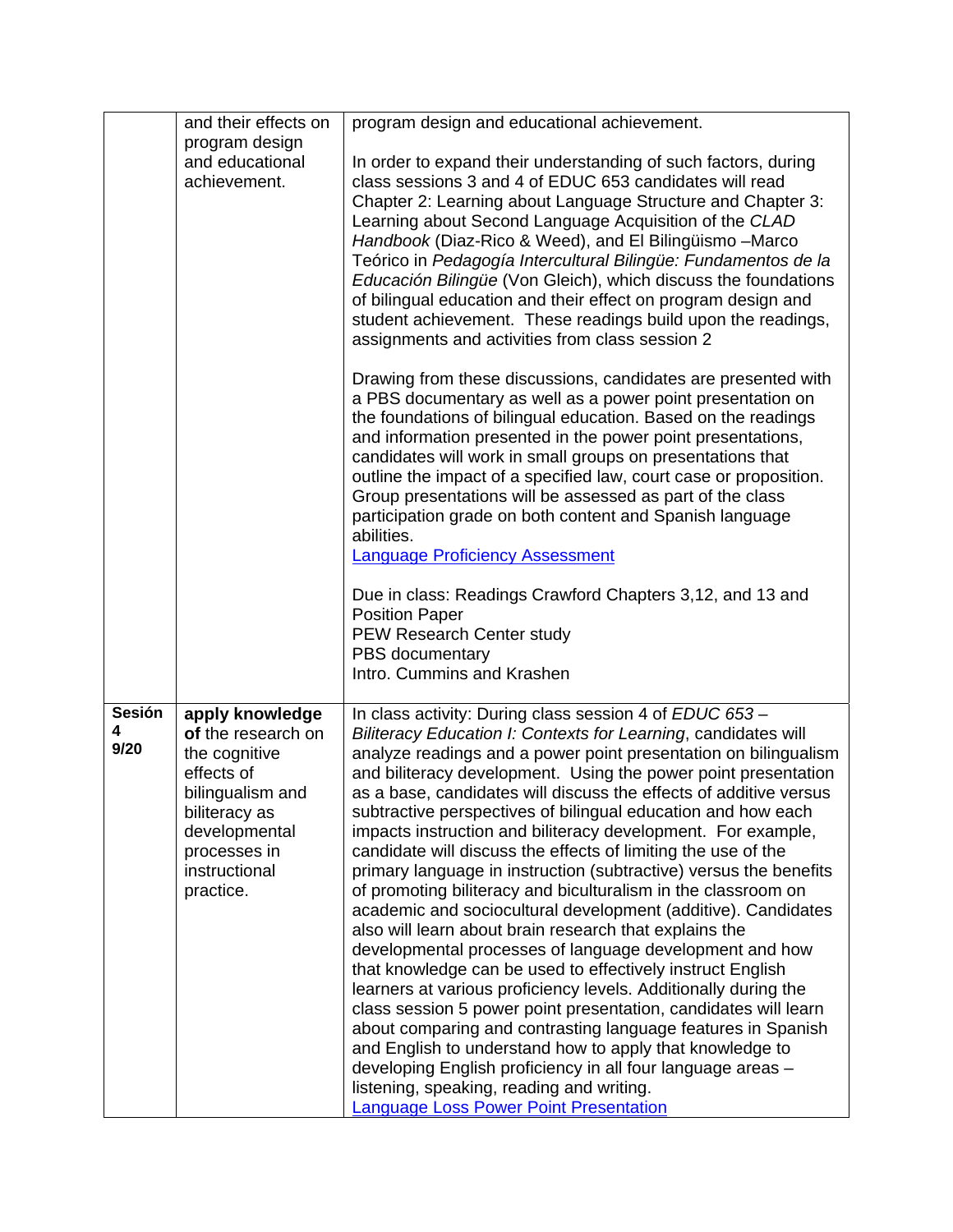|                     |                                                                                                                                                              | Candidates will work in pairs or triads to research the effects of<br>bilingualism and biliteracy as developmental processes in<br>instruction through the "Bilingual / Multilingual Research<br>Review" assignment. For the assignment, each candidate will<br>read two peer-reviewed research articles published in the past 5<br>years on bilingual / biliteracy development. Candidates will<br>provide a one page summary and analysis of the selected<br>articles that must include an application of the research to a<br>bilingual instructional practice.<br><b>Bilingual / Multilingual Research Review</b>                                                                                                                                                                                                                                                                                                                                                                                                                                                                                                                                                                                                                                                                  |
|---------------------|--------------------------------------------------------------------------------------------------------------------------------------------------------------|----------------------------------------------------------------------------------------------------------------------------------------------------------------------------------------------------------------------------------------------------------------------------------------------------------------------------------------------------------------------------------------------------------------------------------------------------------------------------------------------------------------------------------------------------------------------------------------------------------------------------------------------------------------------------------------------------------------------------------------------------------------------------------------------------------------------------------------------------------------------------------------------------------------------------------------------------------------------------------------------------------------------------------------------------------------------------------------------------------------------------------------------------------------------------------------------------------------------------------------------------------------------------------------|
|                     |                                                                                                                                                              | Additionally, in their pairs or triads candidates will select one of<br>their two articles to present during a 5-minute "quick talk" oral<br>presentation to the class (in Spanish). Candidates are assessed<br>on their language ability and content by the instructor and their<br>peers in the class.<br><b>Language Proficiency Assessment</b><br>Diaz-Rico & Weed - Ch 2-3<br>Students begin to analyze the theories of Cummins and<br>Krashen presented by Utta Von Glick in her article "Bilinguismo:<br>Marco Teorico"<br>Peer Review Research articles are due today!<br>Quick talk<br><b>Reflective Journals</b>                                                                                                                                                                                                                                                                                                                                                                                                                                                                                                                                                                                                                                                             |
| Sesión<br>5<br>9/27 | understand and<br>apply research and<br>its effects on the<br>dimensions of<br>learning in bilingual<br>education program<br>model<br><b>Online Session!</b> | Cooperative Learning: Students work in groups on Community<br>Footprint and develop presentation to be done in class next<br>week.<br>Prior to class session 5 of EDUC 653, candidates must research<br>the bilingual program offered at the school site where they will<br>conduct their field experience in a bilingual setting as part of the<br>"Community Footprint" assignment. Candidates will prepare<br>jigsaw presentations of the effectiveness of the program models<br>based on the readings and available research discussed thus<br>far in the course. During this activity, candidates will apply the<br>knowledge gained during previous class sessions to the<br>programs offered at their school sites and prepare a 5-minute<br>"quick talk" oral presentation to be done in class (in Spanish)<br>during class sessions 7. The presentations being prepared in<br>today's session will need to include the characteristics and<br>components of the bilingual program and any limitations of the<br>program candidates can assess based on the research they<br>have done and their knowledge of the various bilingual<br>education programs. Candidates are assessed on their<br>language ability and content by the instructor and their peers in<br>the class. |
|                     |                                                                                                                                                              | Students finish analyzing the theories of Cummins and Krashen<br>presented by Utta Von Glick in her article "Bilinguismo: Marco<br>Teorico" by answering 25 questions based on the article read,<br>by reading and analyzing (See questions and Rubric in another                                                                                                                                                                                                                                                                                                                                                                                                                                                                                                                                                                                                                                                                                                                                                                                                                                                                                                                                                                                                                      |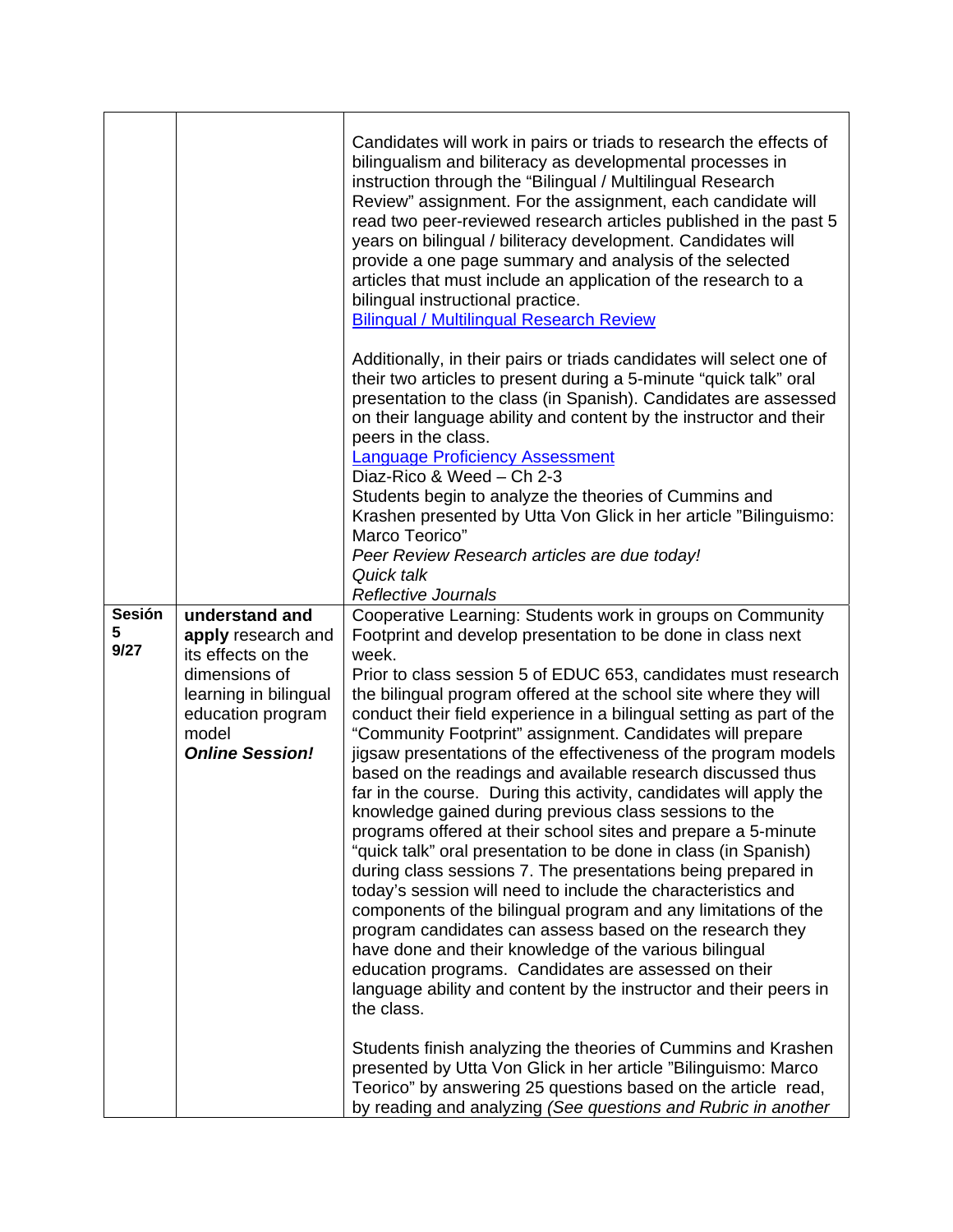|                             |                                                                                                                                                                                                                                          | section of the syllabus                                                                                                                                                                                                                                                                                                                                                                                                                                                                                                                                                                                                                                                                                                                                                                                                                                                                                                                                                                                                                                                                                                                                                                                                                                                                                                                                                                                                                                                                                                                                                                                                                                                                                                                                                                                                |
|-----------------------------|------------------------------------------------------------------------------------------------------------------------------------------------------------------------------------------------------------------------------------------|------------------------------------------------------------------------------------------------------------------------------------------------------------------------------------------------------------------------------------------------------------------------------------------------------------------------------------------------------------------------------------------------------------------------------------------------------------------------------------------------------------------------------------------------------------------------------------------------------------------------------------------------------------------------------------------------------------------------------------------------------------------------------------------------------------------------------------------------------------------------------------------------------------------------------------------------------------------------------------------------------------------------------------------------------------------------------------------------------------------------------------------------------------------------------------------------------------------------------------------------------------------------------------------------------------------------------------------------------------------------------------------------------------------------------------------------------------------------------------------------------------------------------------------------------------------------------------------------------------------------------------------------------------------------------------------------------------------------------------------------------------------------------------------------------------------------|
| <b>Sesión</b><br>6<br>10/04 | understand and<br>apply research and<br>its effects on the<br>dimensions of<br>learning in bilingual<br>education program<br>models                                                                                                      | During class session 6 of EDUC 653 - Biliteracy Education I:<br>Contexts for Learning, candidates read about the various<br>bilingual education models in the following book chapters;<br>Chapter 1: Research to Guide English Language Development<br>Instruction. In Improving Education for English Learners:<br>Research-Based Approaches (Saunders & Goldberg) Chapter<br>6: Alternative Educational Programs for English Learners. In<br>Improving Education for English Learners: Research-Based<br>Approaches (Lindholm-Leary & Genese), and Chapter 4:<br>Programs for English Learners in A Course for Teaching English<br>Learners (Diaz-Rico).                                                                                                                                                                                                                                                                                                                                                                                                                                                                                                                                                                                                                                                                                                                                                                                                                                                                                                                                                                                                                                                                                                                                                             |
|                             |                                                                                                                                                                                                                                          | <b>Community Footprint presentations are due!</b><br>Jigsaw and Quick talk. The instructor and their peers in the<br>class assess candidates on their language ability and content.<br><b>Community Footprint Assessment Criteria</b><br>Chapters 1 & 6 – Improving Education for English Learners<br>(CDE)<br>Diaz-Rico Ch 4                                                                                                                                                                                                                                                                                                                                                                                                                                                                                                                                                                                                                                                                                                                                                                                                                                                                                                                                                                                                                                                                                                                                                                                                                                                                                                                                                                                                                                                                                          |
| <b>Sesión</b><br>7 10/11    | knowledge of the<br>transferability<br>between primary<br>and target<br>language with the<br>understanding that<br>the level of<br>transferability is<br>affected by the<br>level of<br>compatibility and<br>may vary among<br>languages | During class session 7 of EDUC 653 - Bilingual Education I:<br>Contexts for Learning, candidates will learn about transferability<br>from the primary language to the target language through<br>activities, an assigned reading and a power point presentation.<br>Candidates will write and share their own autobiographical<br>language stories which they will use to analyze their own<br>experiences as bilingual / biliterate individuals. Candidates will<br>gain an understanding of the transferability of knowledge<br>between primary and secondary languages as well as how<br>compatibility levels affect transferability by participating in class<br>discussions, and analyzing each other's language stories for<br>strengths and weaknesses that contributed to that individual's<br>bilingual / biliterate identity.<br><b>Language Story Example</b><br><b>Language Story Example-Spanish</b><br><b>Language Stories Assessment Criteria</b><br>Also prior to class session 7 of EDUC 653, candidates will read<br>Thonis' chapter in Schooling and Language Minority Students: A<br>Theoretical Framework. This reading represents seminal work in<br>the area of transferability and explains, at length, how<br>transferability of skills takes place. Thonis determines a<br>Transfer period in which students benefit the most from this<br>approach and she explains that, "excellence in the native<br>language improves the chances of better second language<br>functioning." Once students have analyzed and discussed this<br>reading they will do a quick write and proceed to analyze J. K.<br>Mora's Module on Transferability from English to Spanish. In<br>this module, J. K. Mora defines metalinguistic awareness,<br>compares and contrasts the Spanish and English alphabets, |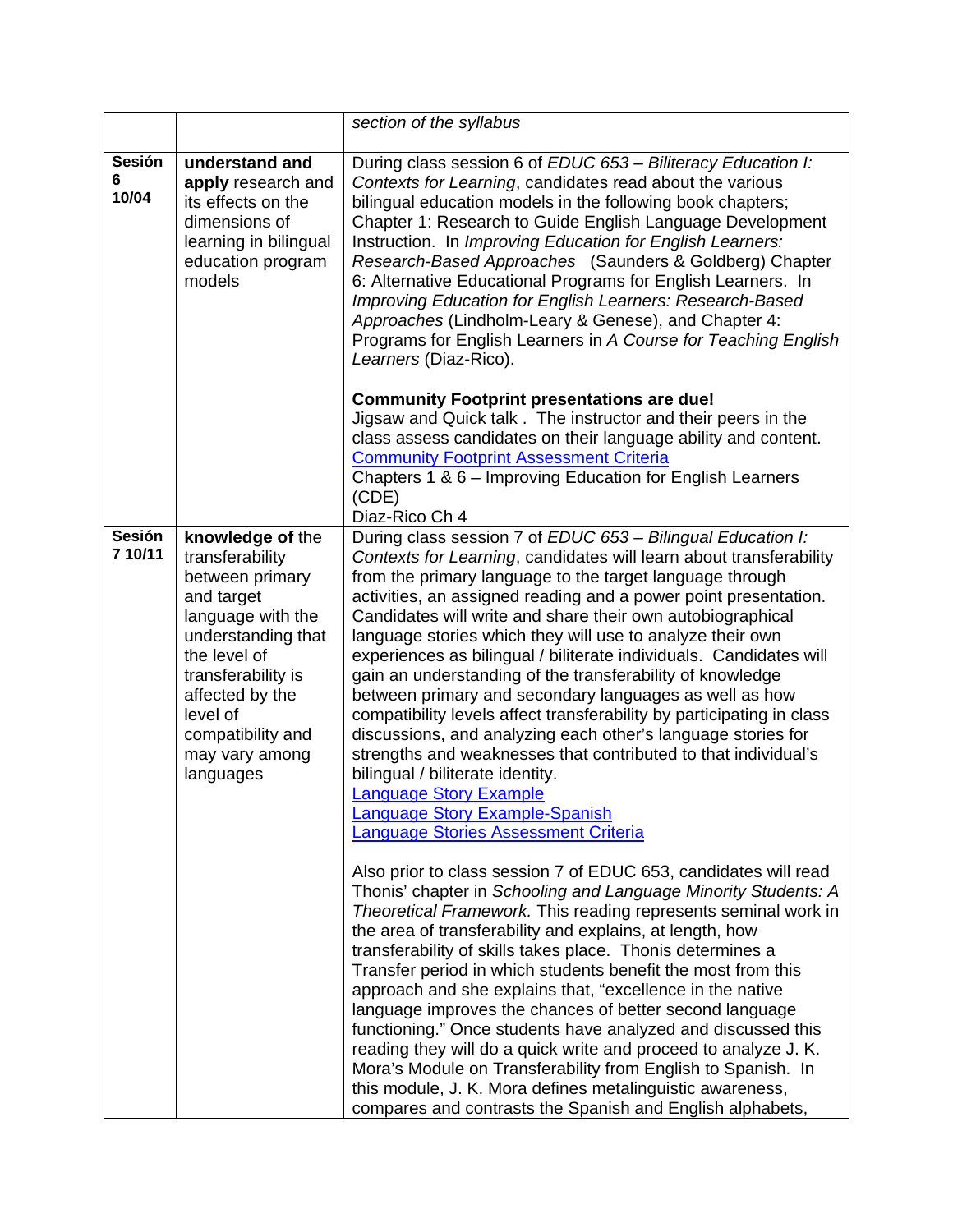|                      |                                                                                                                                                                   | and provides a grade by grade phonology, orthography,<br>morphology, syntax, grammar, and learning activities set that<br>guides the teaching of such items.<br><b>Transferability Presentation</b><br>These class activities are followed by an English/Spanish<br>Cognates Metalinguistic Analysis Activity which will serve as a<br>foundation for the candidates to create a Transferability Lesson.<br>In class session 7, each candidate will design a Transferability<br>lesson in which they plan, develop, implement, and asses<br>standards-aligned content instruction in the target language.<br>They develop, implement, and critically analyze a lesson that<br>explicitly targets language, skills, and concept transference. In<br>their lessons, candidates will highlight the difference between<br>positive, negative, or neutral transference between the native<br>and target languages.<br>PPt on Trans, Skills<br>Article on Transfer of Skills<br>www.cal.org/acquiringliteracy/pdfs/skills-transfer.pdf<br>Article on Trans. Skills (E. Thonis)<br>JK Mora Module on Transferability See SDSU website for it.<br>Autobiographical Language Stories due!<br>Transfer Lesson done in class                                                                                                                                                                                                                                                                                                                                                                                                                                   |
|----------------------|-------------------------------------------------------------------------------------------------------------------------------------------------------------------|-----------------------------------------------------------------------------------------------------------------------------------------------------------------------------------------------------------------------------------------------------------------------------------------------------------------------------------------------------------------------------------------------------------------------------------------------------------------------------------------------------------------------------------------------------------------------------------------------------------------------------------------------------------------------------------------------------------------------------------------------------------------------------------------------------------------------------------------------------------------------------------------------------------------------------------------------------------------------------------------------------------------------------------------------------------------------------------------------------------------------------------------------------------------------------------------------------------------------------------------------------------------------------------------------------------------------------------------------------------------------------------------------------------------------------------------------------------------------------------------------------------------------------------------------------------------------------------------------------------------------------------------------------|
| Sesión<br>8<br>10/18 | understand the<br>interrelatedness<br>among the four<br>domains of<br>language (listening,<br>speaking, reading,<br>and writing) and to<br>know language<br>forms | In EDUC 653 - Biliteracy Education I: Contexts for Learning,<br>candidates learn about the interrelatedness among the four<br>domains of language (listening, speaking, reading, and writing)<br>and language forms and functions during class session 9<br>through readings, discussion and a power point presentation.<br>Candidates read Chapter 4: Oracy and Literacy for English for<br>English Language Development in A Course for Teaching<br>English Learners (Diaz-Rico & Weed), and Chapters 5-8 in La<br>enseñanza de la lectura y la escritura en español y en inglés<br>(Freeman and Freeman). Candidates write a reading response<br>to the assigned readings to use as a basis for discussion during<br>class session. The reading responses are assessed using the<br>following criteria: comprehensiveness of the response, analysis<br>of the response that demonstrates understanding of the issues,<br>insightful connections of the readings to the candidate's<br>experiences with English learners.<br><b>Language Domain Power Point Presentation</b><br><b>Reading Response Assessment Criteria</b><br>During class session 8 of EDUC 653, candidates will use the<br>readings and their responses as a basis for a discussion on the<br>variations in students' primary languages including any<br>dialectical differences. The discussion will focus on how<br>knowledge of those variations can be used to facilitate<br>development of social and academic language. Candidates will<br>also discuss their knowledge of language structures such as<br>roots, prefixes and suffixes, and be presented with how to use |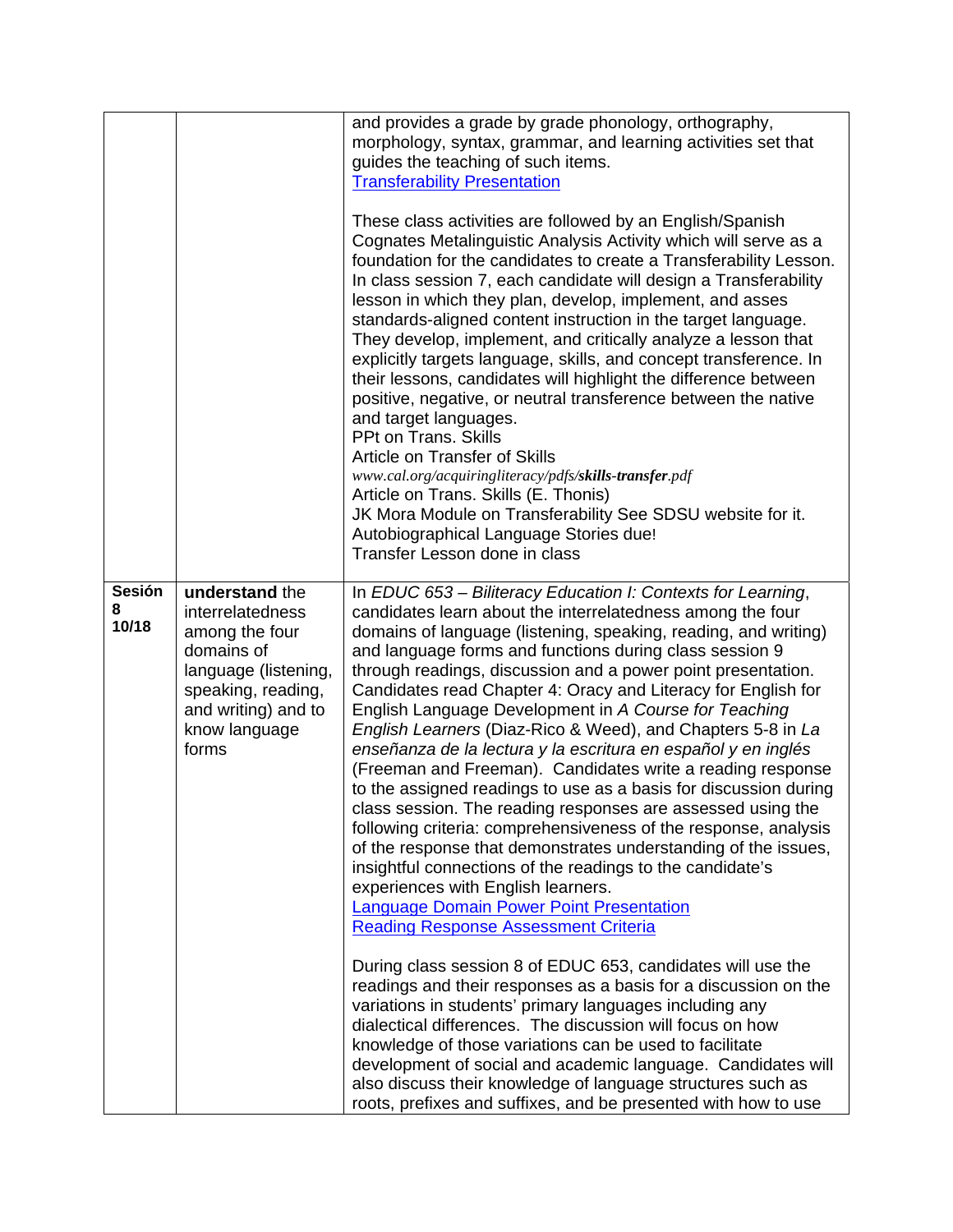|                    |                                                 | that knowledge in developing effective language and literacy                                                                 |
|--------------------|-------------------------------------------------|------------------------------------------------------------------------------------------------------------------------------|
|                    |                                                 | instruction in Spanish and English.                                                                                          |
|                    |                                                 | Diaz-Rico & Weed - Chapter 4, and by that target each of the                                                                 |
|                    |                                                 | domains of language.                                                                                                         |
|                    |                                                 | Freeman & Freeman: Chapters 5-8                                                                                              |
| <b>Sesión</b><br>9 | have knowledge                                  | During class sessions 9 and 10 in EDUC 653 - Biliteracy                                                                      |
| 10/25              | of bilingual<br>instructional                   | Education I: Contexts for Learning, candidates learn about<br>bilingual instructional models, instructional strategies and   |
|                    | models,                                         | materials during class through required readings and                                                                         |
|                    | instructional                                   | assignments that discuss the benefits and limitations of bilingual                                                           |
|                    | strategies and                                  | instructional models, strategies and materials. Candidates read                                                              |
|                    | materials to<br>appropriately apply             | the following; Chapter 6 - Theories and Methods of Bilingual<br>Education in Diaz-Rico & Weed's The CLAD Handbook,           |
|                    | them to their                                   | Chapter 10 – Types of Bilingual Education Programs in Baker's                                                                |
|                    | instructional and                               | Foundations of Bilingual Education and Bilingualism, and                                                                     |
|                    | assessment                                      | Chapter 5 - Strategies in Echevarria, Vogt & Short's Making                                                                  |
|                    |                                                 | Content Comprehensible for English Learners: The SIOP Model.<br>Candidates write a Reading Response on these readings and    |
|                    | <b>Use Lesson Plan</b>                          | then discuss them further in class. The reading responses are                                                                |
|                    | template from                                   | assessed using the following criteria: comprehensiveness of the                                                              |
|                    | "Making Content                                 | response, analysis of the response that demonstrates                                                                         |
|                    | Comprehensible for<br><b>Elementary English</b> | understanding of the issues, insightful connections of the<br>readings to the candidate's experiences with English learners. |
|                    | Learners The SIOP                               | <b>Reading Response Assessment Criteria</b>                                                                                  |
|                    | Model" by                                       |                                                                                                                              |
|                    | Echeverria, Vogt,                               | Candidates apply the knowledge from these readings, the                                                                      |
|                    | and Short                                       | discussion and class presentations on the various bilingual<br>education program models to design a primary language lesson  |
|                    |                                                 | plan. Lesson plans must focus on language development                                                                        |
|                    |                                                 | (listening, speaking, reading and writing) as well as state-                                                                 |
|                    |                                                 | adopted content standard(s). Candidates will demonstrate how                                                                 |
|                    |                                                 | the activities and assessments in their lessons which are<br>differentiated based on their students' language proficiency    |
|                    |                                                 | levels in the primary (Spanish) and target (English) language                                                                |
|                    |                                                 | and their various learning styles.                                                                                           |
|                    |                                                 | <b>Example - Primary Language Lesson Plan</b><br>Primary Language Lesson Plan Assessment Criteria                            |
|                    |                                                 |                                                                                                                              |
|                    |                                                 | During class sessions 10 and 11 of EDUC 653, candidates                                                                      |
|                    |                                                 | describe their lessons through an oral presentation in which they                                                            |
|                    |                                                 | are assessed on their language ability and content by the<br>instructor and their peers in the class.                        |
|                    |                                                 | <b>Language Proficiency Assessment</b>                                                                                       |
|                    |                                                 | Students read chapter #6 of the CLAD Handbook by Diaz-Rico                                                                   |
|                    |                                                 | Developing lesson plans in class                                                                                             |
|                    |                                                 | Chapter 5 "Strategies" and Chapter Making Content                                                                            |
|                    |                                                 | Comprehensible for Elementary English Learners The SIOP<br>Model by Echeverria, Vogt, and Short                              |
|                    |                                                 | Chapter 10 "Types of Bilingual Education" in C. Baker's                                                                      |
|                    |                                                 | Foundations of Bilingual Education and Bilingualism                                                                          |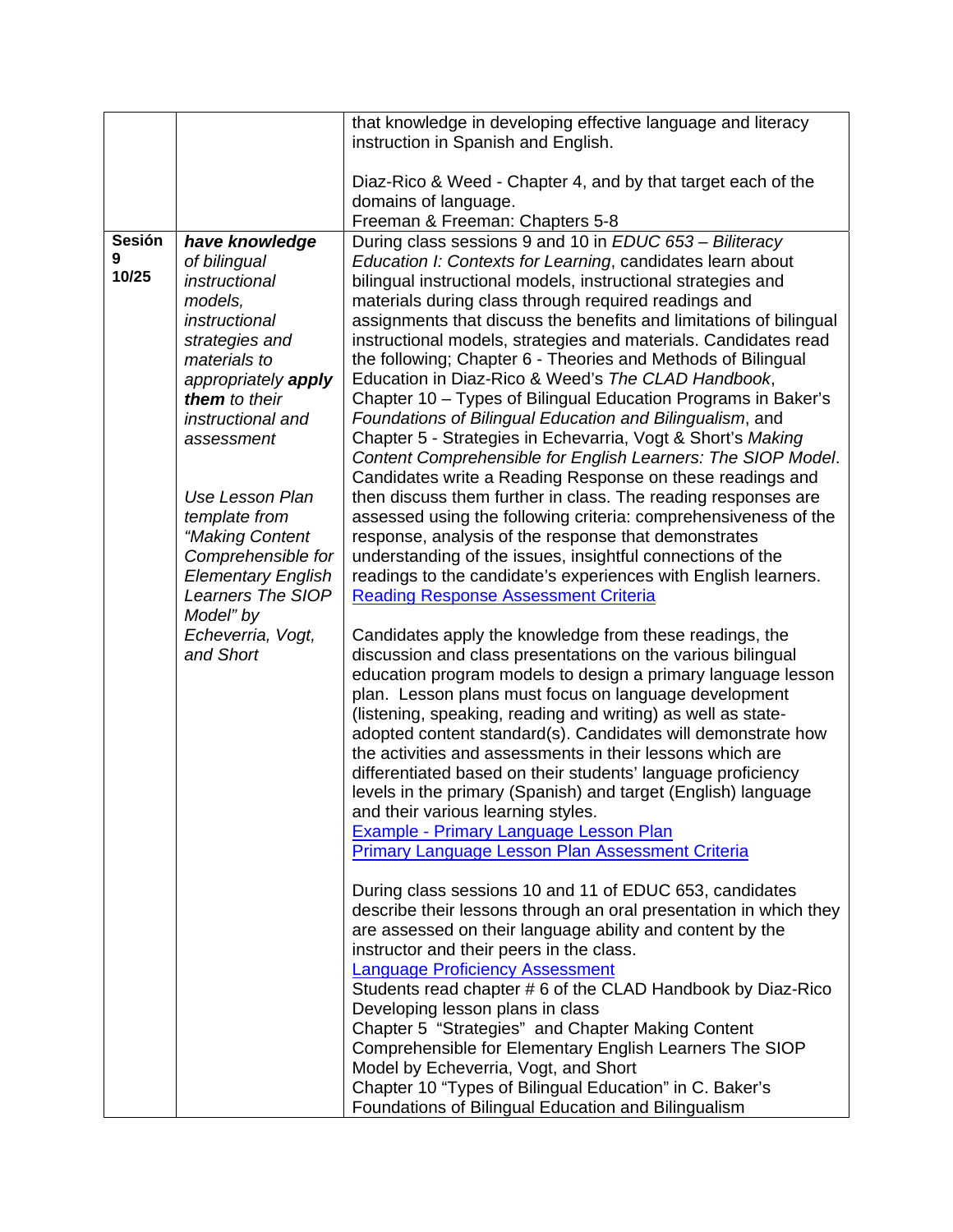| <b>Sesión</b><br>10<br>11/1 | have<br>knowledge of<br>bilingual<br>instructional<br>models,<br>instructional<br>strategies and<br>materials to<br>appropriately<br>apply them to<br>their<br>instructional<br>and<br>assessment<br>Use Lesson<br>Plan template<br>from "Making<br>Content<br>Comprehensibl<br>e for<br>Elementary<br>English<br>Learners The<br>SIOP Model" by<br>Echeverria,<br>Vogt, and Short | Students read chapter #6 of the CLAD Handbook by Diaz-Rico<br>Developing lesson plans in class<br>Chapter 5 "Strategies" and Chapter Making Content<br>Comprehensible for Elementary English Learners The SIOP<br>Model by Echeverria, Vogt, and Short<br>Chapter 10 "Types of Bilingual Education" in C. Baker's<br>Foundations of Bilingual Education and Bilingualism                                                                                                                                                                                                                                                                                                                                                                                                                                                                                                                                                                                                                                                                                                                                                                                                                                                                                                                                                                                                                                      |
|-----------------------------|------------------------------------------------------------------------------------------------------------------------------------------------------------------------------------------------------------------------------------------------------------------------------------------------------------------------------------------------------------------------------------|---------------------------------------------------------------------------------------------------------------------------------------------------------------------------------------------------------------------------------------------------------------------------------------------------------------------------------------------------------------------------------------------------------------------------------------------------------------------------------------------------------------------------------------------------------------------------------------------------------------------------------------------------------------------------------------------------------------------------------------------------------------------------------------------------------------------------------------------------------------------------------------------------------------------------------------------------------------------------------------------------------------------------------------------------------------------------------------------------------------------------------------------------------------------------------------------------------------------------------------------------------------------------------------------------------------------------------------------------------------------------------------------------------------|
| <b>Sesión</b><br>11<br>11/8 | actively promote<br>authentic parental<br>participation that<br>includes learning<br>about school<br>systems, assuming<br>leadership roles<br>and affecting<br>policy.                                                                                                                                                                                                             | During class session 11 of EDUC 653 - Biliteracy Education I:<br>Contexts for Learning, candidates read research and articles on<br>how to promote authentic Latino parent involvement such as<br>Involving Latino Parents (Quezada, et. al) and a report titled, A<br>New Wave of Evidence: The Impact of School, Family and<br>Community Connections on Student Achievement. Prior to<br>class session 12, candidates investigate how their school site<br>where they will conduct their field experience communicates<br>with parents / guardians who do not speak English as their<br>primary language. Candidate bring information to class on how<br>teachers communicate with parents / guardians, as well as how<br>the school communicates including whether or not teachers<br>and/or the school communicates in the parents'/guardians'<br>primary languages. The class discussion will focus on home-<br>school communication in various contexts such as parent<br>conferences, phone calls, written communications including<br>letters and e-mails and home visits.<br>Candidates discuss this information in class and use it as a<br>basis for the "Parent Interview" assignment. For this<br>assignment, candidates interview a parent who comes from a<br>different country/culture and has had to navigate the school<br>system in the United States for his/her children. The interviews |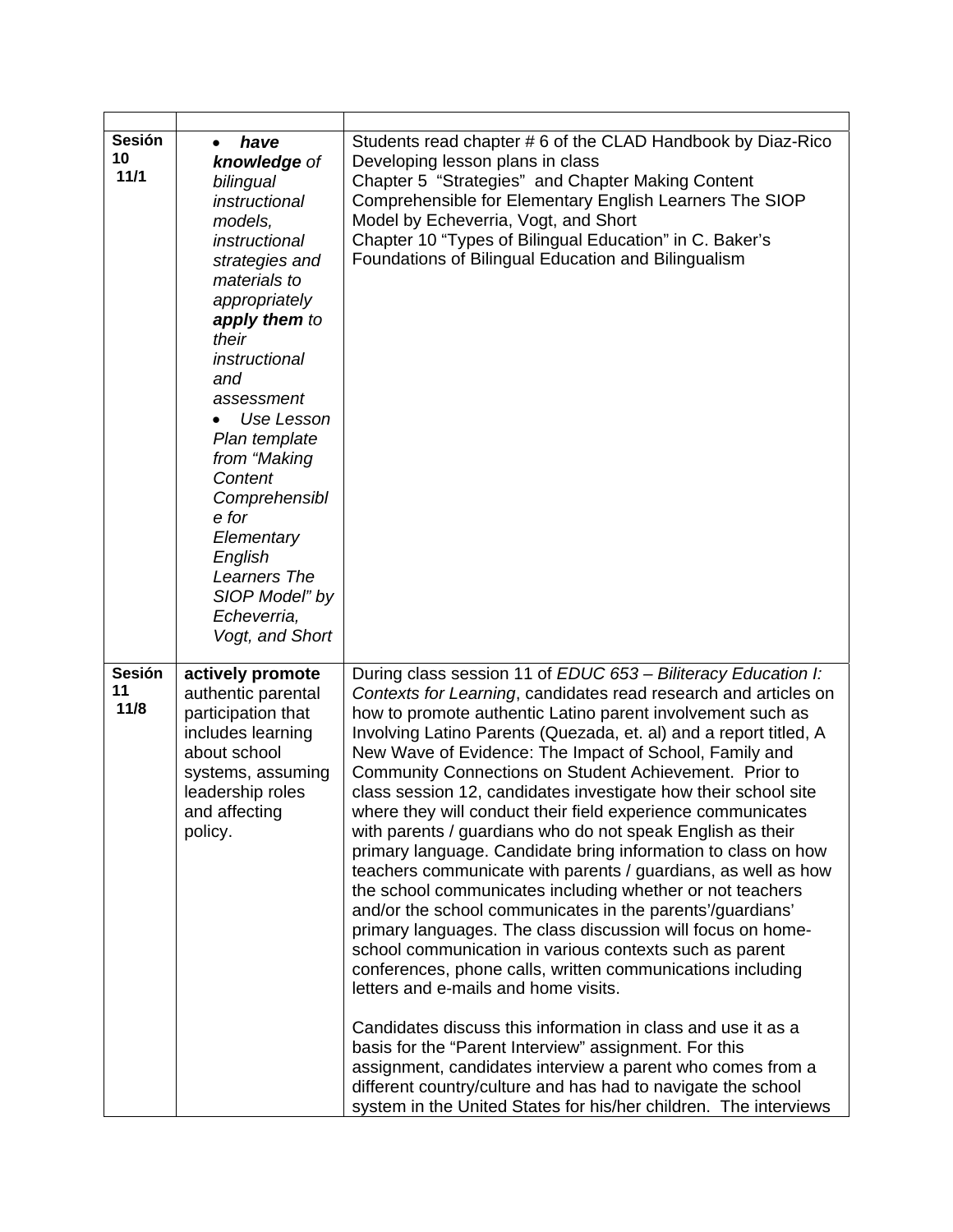|                     |                                                                  | will include a discussion with the parent / guardian on the<br>educational goals for his / her child, how they know about the<br>programs available at their child's school site, their<br>understanding of their role in supporting their child's academic<br>achievement, and any opportunities the parent / guardian may<br>have to participate in school and / or district policy discussions.<br>During class sessions 12 and 13, candidates will present their<br>interviews to the class and participate in discussions on their<br>interviews.<br><b>Parent Interview Example</b><br><b>Parent Interview Assessment Criteria</b><br>Read Quezada, et. al - Involving Latino Parents<br>Read: A New Wave of Evidence The Impact of School, Family,<br>and Community<br><b>Connections on Student Achievement</b><br>Parent Interview Assignment                                                                                                                                                                                                                                                                                                                                                                                                                                      |
|---------------------|------------------------------------------------------------------|---------------------------------------------------------------------------------------------------------------------------------------------------------------------------------------------------------------------------------------------------------------------------------------------------------------------------------------------------------------------------------------------------------------------------------------------------------------------------------------------------------------------------------------------------------------------------------------------------------------------------------------------------------------------------------------------------------------------------------------------------------------------------------------------------------------------------------------------------------------------------------------------------------------------------------------------------------------------------------------------------------------------------------------------------------------------------------------------------------------------------------------------------------------------------------------------------------------------------------------------------------------------------------------------|
| Sesión              | understanding of                                                 | Class presentation on interview and discussion<br>During class session 12 of EDUC 653 - Biliteracy Education I:                                                                                                                                                                                                                                                                                                                                                                                                                                                                                                                                                                                                                                                                                                                                                                                                                                                                                                                                                                                                                                                                                                                                                                             |
| 12<br>11/15         | the family as a<br>primary language<br>and cultural<br>resource. | Contexts for Learning, candidates read articles on families as<br>primary language and cultural resource such as Funds of<br>Knowledge for Teaching (Moll, et. al). Candidates write a<br>reading response to the assigned readings to use as a basis for<br>discussion during class sessions 12 and 13 of EDUC 653. The<br>reading responses are assessed using the following criteria:<br>comprehensiveness of the response, analysis of the response<br>that demonstrates understanding of the issues, insightful<br>connections of the readings to the candidate's experiences with<br>English learners.<br><b>Reading Response Assessment Criteria</b><br>In the class discussions centered on the readings for class<br>session 13 of EDUC 653 and the "parent interview" assignment,<br>candidates engage in discussions on how they can use parents'<br>language and cultural knowledge in their classes as a teaching<br>resource. Candidates also will discuss how they can support<br>the parents / guardians of their students by learning about<br>available community resources and local organizations.<br><b>Parent Interview Assessment Criteria</b><br>Moll et. al - Funds of Knowledge<br>Parent Interview Assignment<br>Class presentations on interview and discussion |
| <b>Sesión</b><br>13 | Candidates are                                                   | During class sessions 13 and 14 of EDUC 653 - Biliteracy                                                                                                                                                                                                                                                                                                                                                                                                                                                                                                                                                                                                                                                                                                                                                                                                                                                                                                                                                                                                                                                                                                                                                                                                                                    |
| 11/22               | cognizant that<br>students'                                      | Education I: Contexts for Learning, candidates read Chapter 10:<br>Culturally Responsive Schooling and Chapter 12: Culturally and                                                                                                                                                                                                                                                                                                                                                                                                                                                                                                                                                                                                                                                                                                                                                                                                                                                                                                                                                                                                                                                                                                                                                           |
|                     | motivation,<br>participation and                                 | Linguistically Diverse Learners and Special Education from The<br>CLAD Handbook (Diaz-Rico & Weed) along with the articles, A                                                                                                                                                                                                                                                                                                                                                                                                                                                                                                                                                                                                                                                                                                                                                                                                                                                                                                                                                                                                                                                                                                                                                               |
|                     | achievement are                                                  | Journey Towards Belonging (Little) and Learning English and                                                                                                                                                                                                                                                                                                                                                                                                                                                                                                                                                                                                                                                                                                                                                                                                                                                                                                                                                                                                                                                                                                                                                                                                                                 |
|                     | influenced by an<br>intercultural                                | Learning America (Olsen) which discuss the sociocultural<br>aspects of schooling for English learners. Candidates write a                                                                                                                                                                                                                                                                                                                                                                                                                                                                                                                                                                                                                                                                                                                                                                                                                                                                                                                                                                                                                                                                                                                                                                   |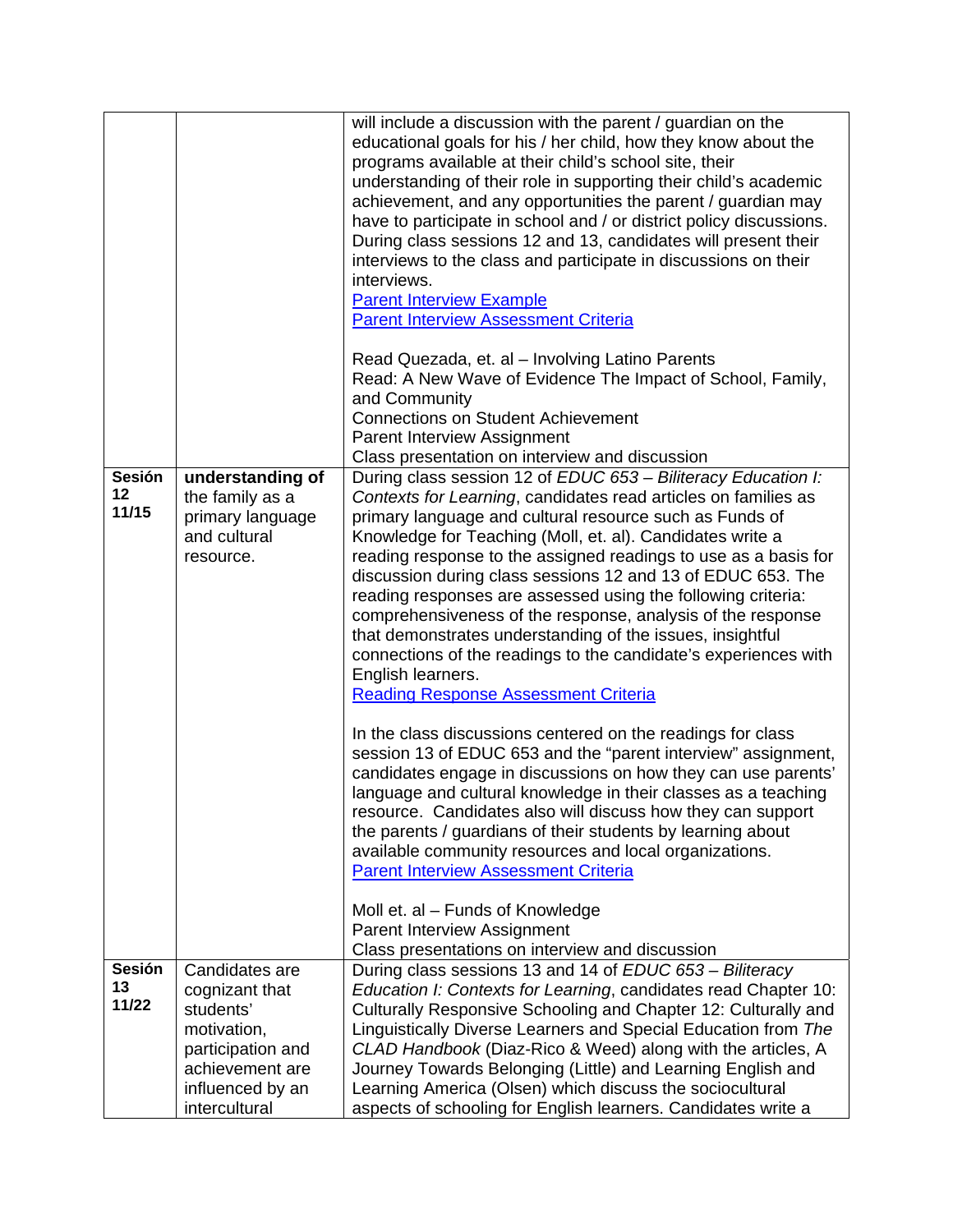|                              | classroom climate<br>and school<br>community.                                                                                                                                              | reading response to the assigned readings to use as a basis for<br>discussion during class session. The reading responses are<br>assessed using the following criteria: comprehensiveness of the<br>response, analysis of the response that demonstrates<br>understanding of the issues, insightful connections of the<br>readings to the candidate's experiences with English learners.<br><b>Reading Response Assessment Criteria</b><br>Candidates revisit their autobiographical language stories during<br>the class discussion to explore the sociocultural contexts that<br>helped to shape their language acquisition and learning. As an<br>extension, candidates then connect their own language stories                                                                                                                                                                                                                                                    |
|------------------------------|--------------------------------------------------------------------------------------------------------------------------------------------------------------------------------------------|-----------------------------------------------------------------------------------------------------------------------------------------------------------------------------------------------------------------------------------------------------------------------------------------------------------------------------------------------------------------------------------------------------------------------------------------------------------------------------------------------------------------------------------------------------------------------------------------------------------------------------------------------------------------------------------------------------------------------------------------------------------------------------------------------------------------------------------------------------------------------------------------------------------------------------------------------------------------------|
|                              |                                                                                                                                                                                            | to the experiences they have with English learners in public<br>schools today. The impact of classroom climate and school<br>community is also discussed during the "parent interview"<br>assignment. Finally, candidates revisit their Transferability and<br>Primary Language (Spanish) lesson plans they have designed<br>for this course, to analyze strategies used to incorporate group<br>collaborations, cooperative learning and peer assistance<br>activities.<br>Diaz-Rico & Weed - Chapters 10 & 12<br>Olsen - Learning English and Learning America<br>Little - A Journey Towards Belonging                                                                                                                                                                                                                                                                                                                                                              |
|                              |                                                                                                                                                                                            | Parent Interview Assignment<br>Class presentation on interview and discussion                                                                                                                                                                                                                                                                                                                                                                                                                                                                                                                                                                                                                                                                                                                                                                                                                                                                                         |
| <b>Sesión</b><br>14<br>11/29 | Candidates are<br>cognizant that<br>students'<br>motivation,<br>participation and<br>achievement are<br>influenced by an<br>intercultural<br>classroom climate<br>and school<br>community. | During class sessions 13 and 14 of EDUC 653 - Biliteracy<br>Education I: Contexts for Learning, candidates read Chapter 10:<br>Culturally Responsive Schooling and Chapter 12: Culturally and<br>Linguistically Diverse Learners and Special Education from The<br>CLAD Handbook (Diaz-Rico & Weed) along with the articles, A<br>Journey Towards Belonging (Little) and Learning English and<br>Learning America (Olsen) which discuss the sociocultural<br>aspects of schooling for English learners. Candidates write a<br>reading response to the assigned readings to use as a basis for<br>discussion during class session. The reading responses are<br>assessed using the following criteria: comprehensiveness of the<br>response, analysis of the response that demonstrates<br>understanding of the issues, insightful connections of the<br>readings to the candidate's experiences with English learners.<br><b>Reading Response Assessment Criteria</b> |
|                              |                                                                                                                                                                                            | Candidates revisit their autobiographical language stories during<br>the class discussion to explore the sociocultural contexts that<br>helped to shape their language acquisition and learning. As an<br>extension, candidates then connect their own language stories<br>to the experiences they have with English learners in public<br>schools today. The impact of classroom climate and school<br>community is also discussed during the "parent interview"<br>assignment. Finally, candidates revisit their Transferability and<br>Primary Language (Spanish) lesson plans they have designed<br>for this course, to analyze strategies used to incorporate group                                                                                                                                                                                                                                                                                              |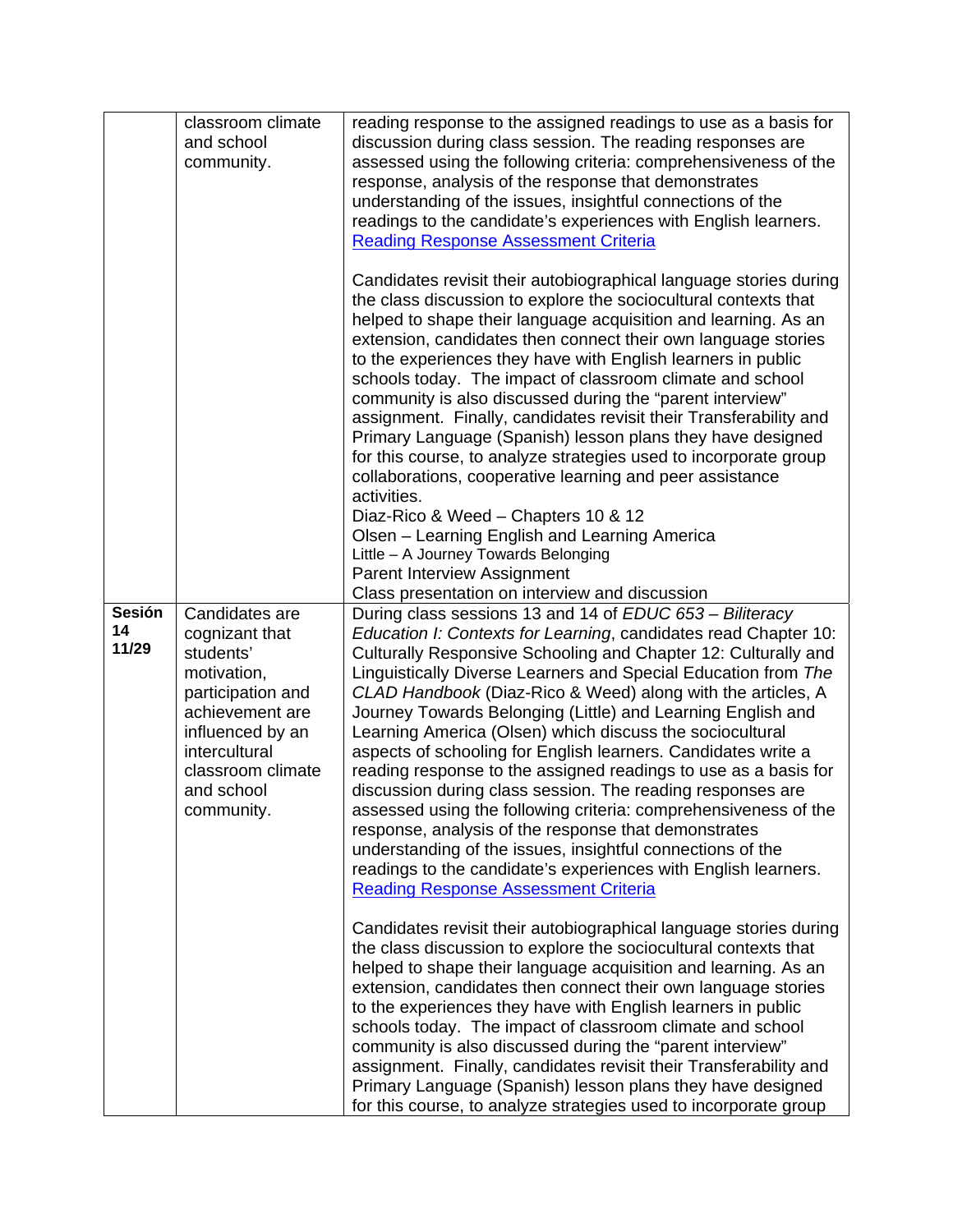|                           | collaborations, cooperative learning and peer assistance                 |
|---------------------------|--------------------------------------------------------------------------|
|                           | activities.                                                              |
|                           | Diaz-Rico & Weed – Chapters 10 & 12                                      |
|                           | Olsen - Learning English and Learning America                            |
|                           | Little - A Journey Towards Belonging                                     |
|                           | Parent Interview Assignment                                              |
|                           | Class presentation on interview and discussion                           |
| <b>Final Reflections:</b> | Students discuss their Outcome Assessment assignments and debrief        |
| What have we              | on the effects of coursework application to Clinical Practice experience |
| learned?                  |                                                                          |
| Where do we go            |                                                                          |
| from here?                |                                                                          |